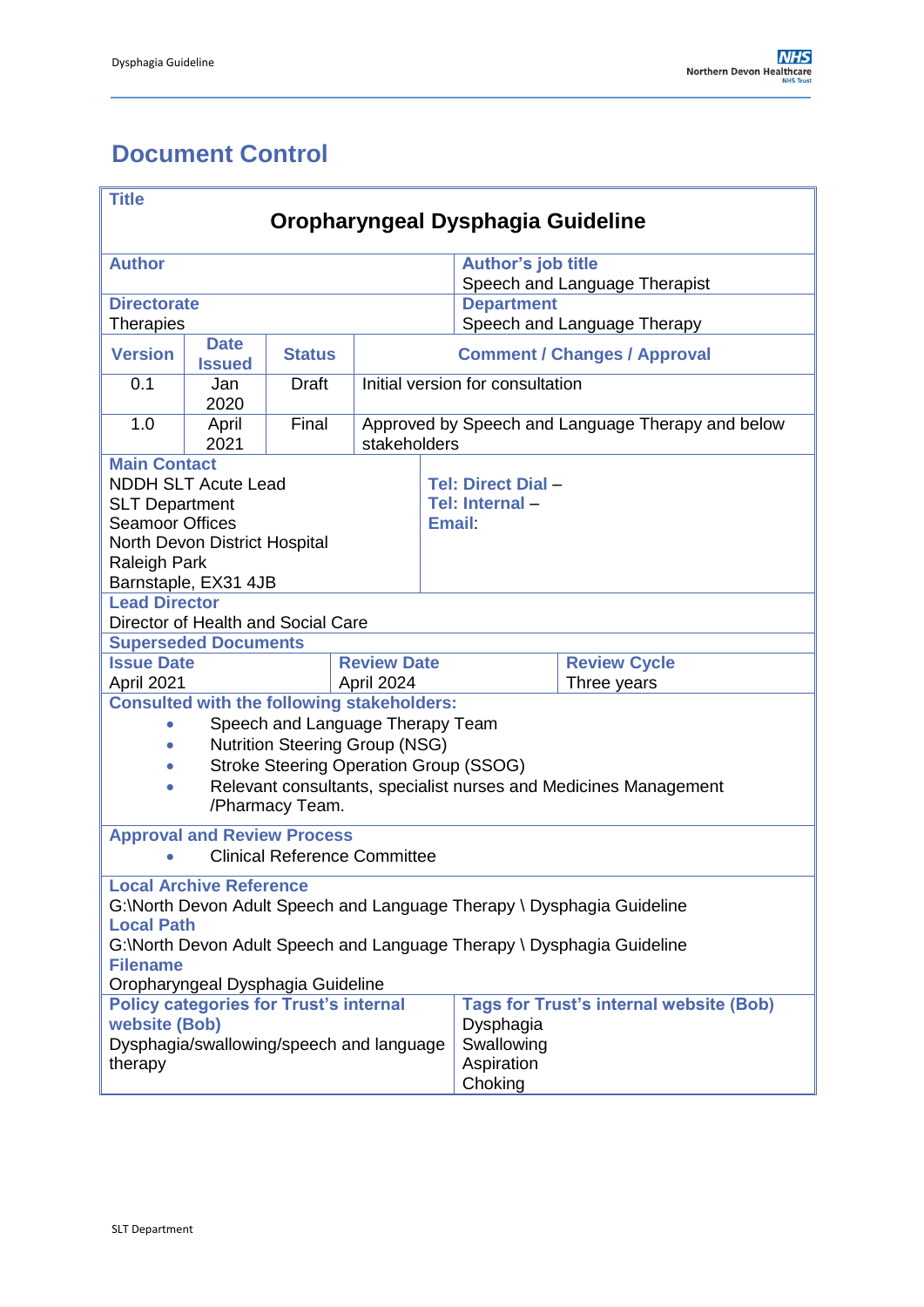# **CONTENTS**

| 1. |                                                                           |  |
|----|---------------------------------------------------------------------------|--|
| 2. |                                                                           |  |
| 3. |                                                                           |  |
| 4. |                                                                           |  |
| 5. |                                                                           |  |
| 6. |                                                                           |  |
| 7. |                                                                           |  |
| 8. |                                                                           |  |
| 9. |                                                                           |  |
|    |                                                                           |  |
|    |                                                                           |  |
|    |                                                                           |  |
|    | 13. MONITORING Compliance with and the Effectiveness of the guideline  21 |  |
|    |                                                                           |  |
|    |                                                                           |  |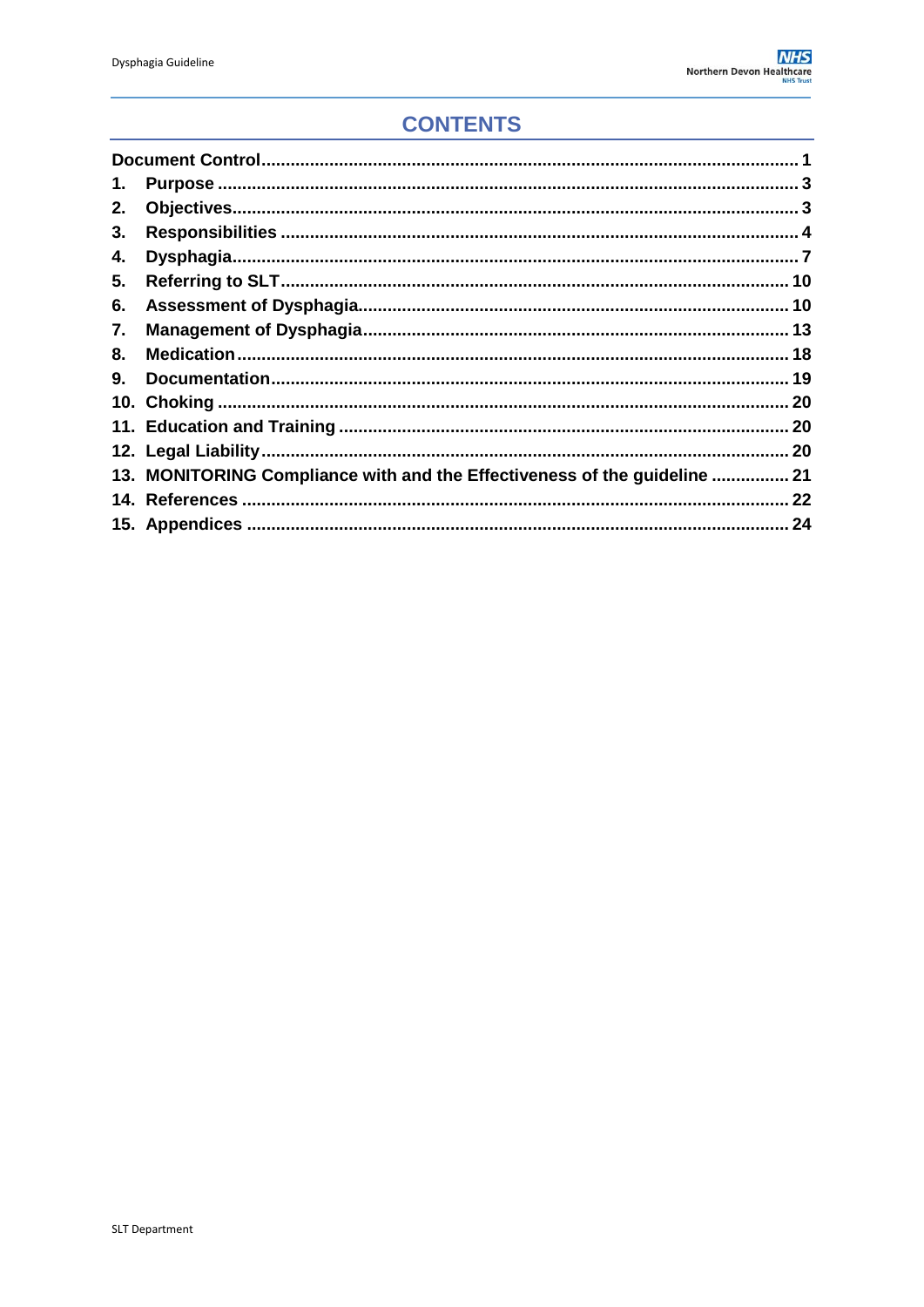### <span id="page-2-0"></span>**1. Purpose**

The purpose of this document is to detail the process for the identification, assessment and management of patients (over the age of 18) at risk of oropharyngeal dysphagia within the Trust. Management of oesophageal dysphagia is not covered by this document; please liaise with the medical team. For clarity, this document will use the term dysphagia in reference to oropharyngeal dysphagia.

Disruption of normal swallow function can have serious medical consequences, increasing the risk of malnutrition, dehydration, weight loss, pulmonary aspiration (food, fluid or saliva going into the lungs) and choking. It is associated with increased morbidity, mortality and a reduced quality of life due to emotional, psychological and social effects.

This guideline outlines the way in which health professionals should work as core members of a multi or interdisciplinary team to ensure best clinical practice for people with dysphagia. It is based on best professional practice and competency frameworks as related to the core dysphagia team, allied and nursing professionals.

This guideline will apply to all Trust staff, and covers all services within the Trust including inpatients, outpatients, community patients and adults with learning disabilities (ALD).

This document should be read in conjunction with other Trust policies, national and international guidelines. These may include:

- NDHT stroke water swallow screen [http://ndht.ndevon.swest.nhs.uk/wp](http://ndht.ndevon.swest.nhs.uk/wp-content/uploads/2012/07/Swallow-Screening-assessment-V1.pdf)[content/uploads/2012/07/Swallow-Screening-assessment-V1.pdf](http://ndht.ndevon.swest.nhs.uk/wp-content/uploads/2012/07/Swallow-Screening-assessment-V1.pdf)
- Risk Feeding guideline [https://www.northdevonhealth.nhs.uk/wp](https://www.northdevonhealth.nhs.uk/wp-content/uploads/2019/07/Risk-Feeding-Guidelines-v2.1.pdf)[content/uploads/2019/07/Risk-Feeding-Guidelines-v2.1.pdf](https://www.northdevonhealth.nhs.uk/wp-content/uploads/2019/07/Risk-Feeding-Guidelines-v2.1.pdf)
- Dysphagia overview as per the Royal College of Speech and Language Therapists [https://www.rcslt.org/speech-and-language-therapy/clinical](https://www.rcslt.org/speech-and-language-therapy/clinical-information/dysphagia)[information/dysphagia](https://www.rcslt.org/speech-and-language-therapy/clinical-information/dysphagia)
- International Dysphagia Diet Standardisation Initiative <https://iddsi.org/>
- NICE guidelines relevant to patient groups, such as Stroke, Care of the Elderly <https://www.nice.org.uk/guidance>
- Royal College of Physicians documents such as Oral feeding difficulties and dilemmas (2010) and Stroke Guidelines (2016). <https://www.strokeaudit.org/Guideline/Full-Guideline.aspx>
- [https://www.gov.uk/government/publications/mental-capacity-act-code-of](https://www.gov.uk/government/publications/mental-capacity-act-code-of-practice)[practice](https://www.gov.uk/government/publications/mental-capacity-act-code-of-practice)

# <span id="page-2-1"></span>**2. Objectives**

The principle aims of this guideline are to:

 Provide guidance on the key aspects of multi-disciplinary roles, assessment and intervention in dysphagia.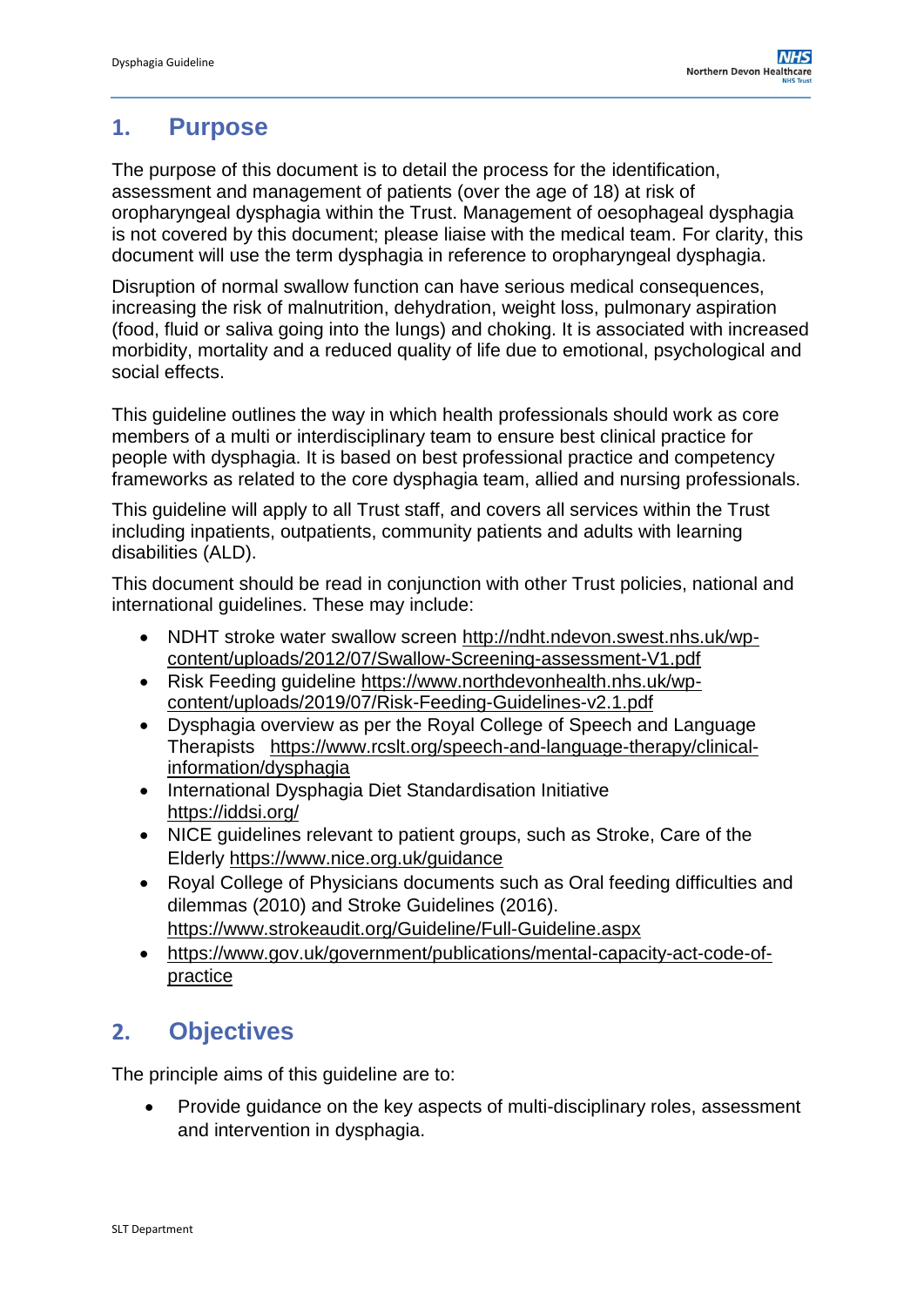- Deliver a safe, effective and efficient dysphagia service to all adult populations served by the Trust (evidence-based and/or accepted best practice).
- Ensure safe provision, administration, storage and disposal of modified oral intake, nutritional supplements and thickening agents to people with dysphagia.
- Ensure comprehensive dysphagia awareness and training amongst all staff.
- Adhere to Royal College of Speech and Language Therapists (RCSLT) dysphagia competencies, assessment and intervention guidelines.
- Adhere to relevant multi-disciplinary (allied health professional) guidance documentation where appropriate.

# <span id="page-3-0"></span>**3. Responsibilities**

### **Head of Therapies/Senior Nursing**

- Ensuring that this guideline is based on good practice and that its implementation is shared and supported throughout the Trust.
- Ensuring that staff members within their area of responsibility are able to recognise and manage patients who are at risk of dysphagia at a level appropriate to their clinical remit and competencies.
- Ensure that patient facing clinical and non-clinical staff receive appropriate training so they are able to identify patients who may be at risk of dysphagia, see training section below.
- Review, investigate and escalate any incidents relating to the management of dysphagia, using the Trusts Datix procedure.
- Supporting staff to attend required dysphagia-related training

# **Speech & Language Therapists (SLTs)**

- Completing and documenting a comprehensive assessment of an individual's eating, drinking and swallowing
- Advising on the patients dysphagia-specific requirements either in the short or long term, to maximise swallow safety and/or quality of life.
- Assessing the risk of cognitive factors that could compromise the safety of the swallowing process. The assessment and management will take into account an individual's preferences and beliefs, as well as best interest and quality of life issues.
- Ensuring the relevant competencies, knowledge and skills are up to date as dictated by the RCSLT and Health and Care Professionals Council (HCPC).
- Ensuring clear documentation is in place to make SLT input and recommendations clear
- Provide up to date dysphagia awareness training to patient facing clinical staff, see training section below.
- Optimising the patient's nutrition and hydration, taking into consideration the persons swallowing difficulties and SLT recommendations.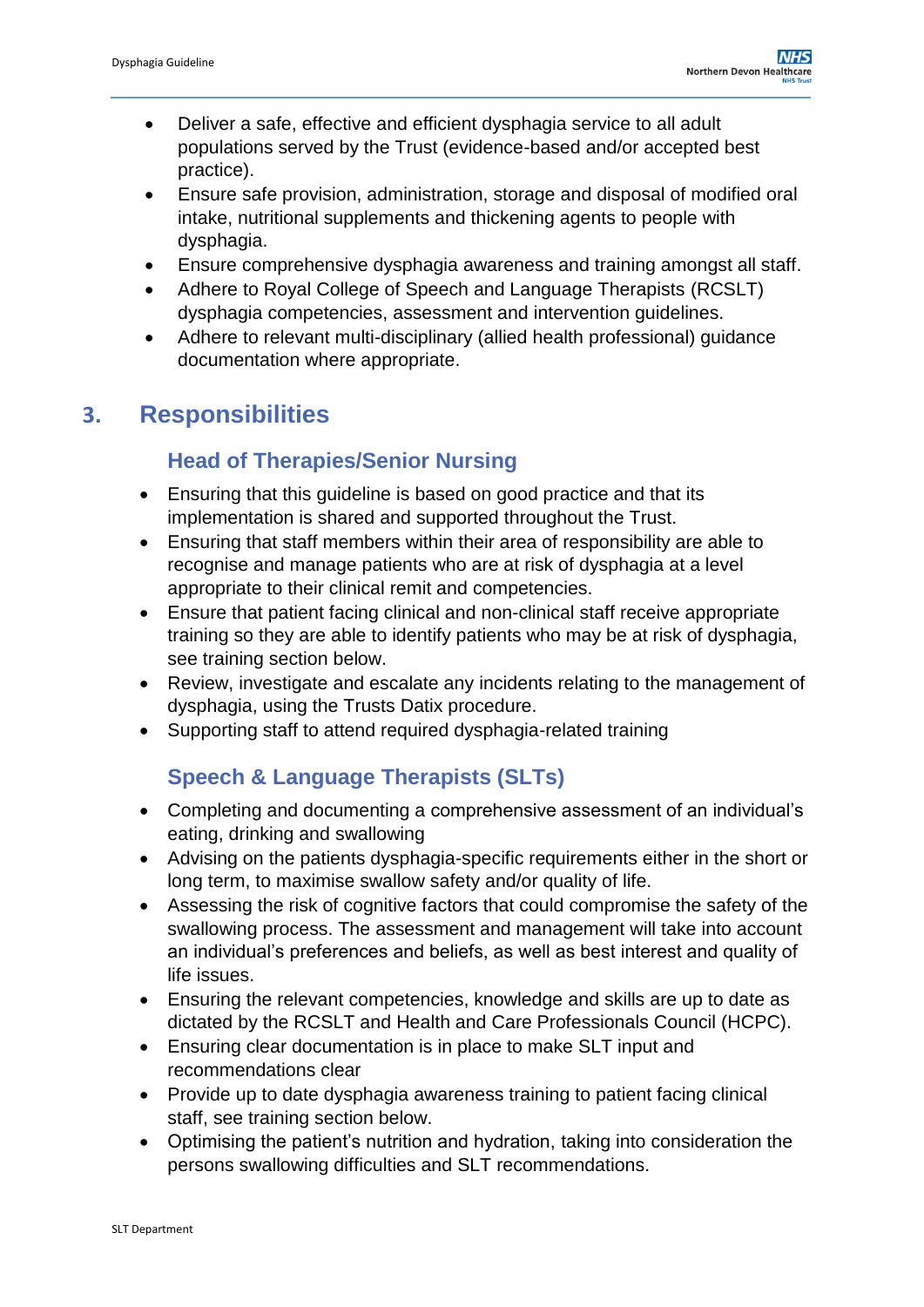### **Pharmacy**

- To review the patients modification regimen, in line with the patents current swallow assessment and dysphagia recommendation, involving the patient and/or their carer wherever possible.
- To provide professional advice on any medications required (such as formulation, consistency, route of administration and interactions) to ensure that medications is administered safely and effectively.
- To ensure that professional advice is clearly documented in the patient's clinical record.

### **Patient facing clinical Staff (inpatients, nursing/care homes, community teams)**

- Ensuring inpatient referrals to SLT are appropriate. (See SLT Inpatient Referral page on BOB for guidance).
- Have an awareness of current patients who may be at risk of dysphagia, and take action to reduce the risk of aspiration and choking.
- Ensure all patients with modified diet and fluid have a yellow SLT advice sign placed above the bed space outlining SLT recommendations.
- Have an awareness of dysphagia, including knowledge regarding patients at risk of dysphagia, signs of aspiration, and sufficient knowledge of following eating, drinking and diet recommendations.
- Report any incidents relating to the management of dysphagia or choking, using the Trusts Datix procedure.
- Identify training needs to their immediate line manager in relation to the management of patients at risk of dysphagia.
- Monitor food or drink that may be ordered (eg.meal menus) / brought into hospital, care homes or other locations by the carers/relatives to ensure it is in line with SLT recommendations.
- Keep accurate records related to oral intake, swallow or risk of aspiration.
- Ensure thickening agents are stored safely and securely, out of the reach of patients, to ensure that patients are not at risk of accidental ingestion – see appendix 1.
- Raise any aspiration or choking concerns to the SLT team.
- Be aware of the safe storage, use and disposal of thickening agents and supplements for people with dysphagia.
- Have an awareness of and comply with Trust policies that may be related to dysphagia, such as completion of nutrition screening tools, e.g. Malnutrition Universal Screening Tool (MUST).
- Awareness and adherence to SLT referral processes, team depending see section 5 and appendices.
- Follow SLT recommendations put in place.
- Ensure systems are in place to support mealtime services across inpatient wards through the implementation of an allocated mealtime monitor.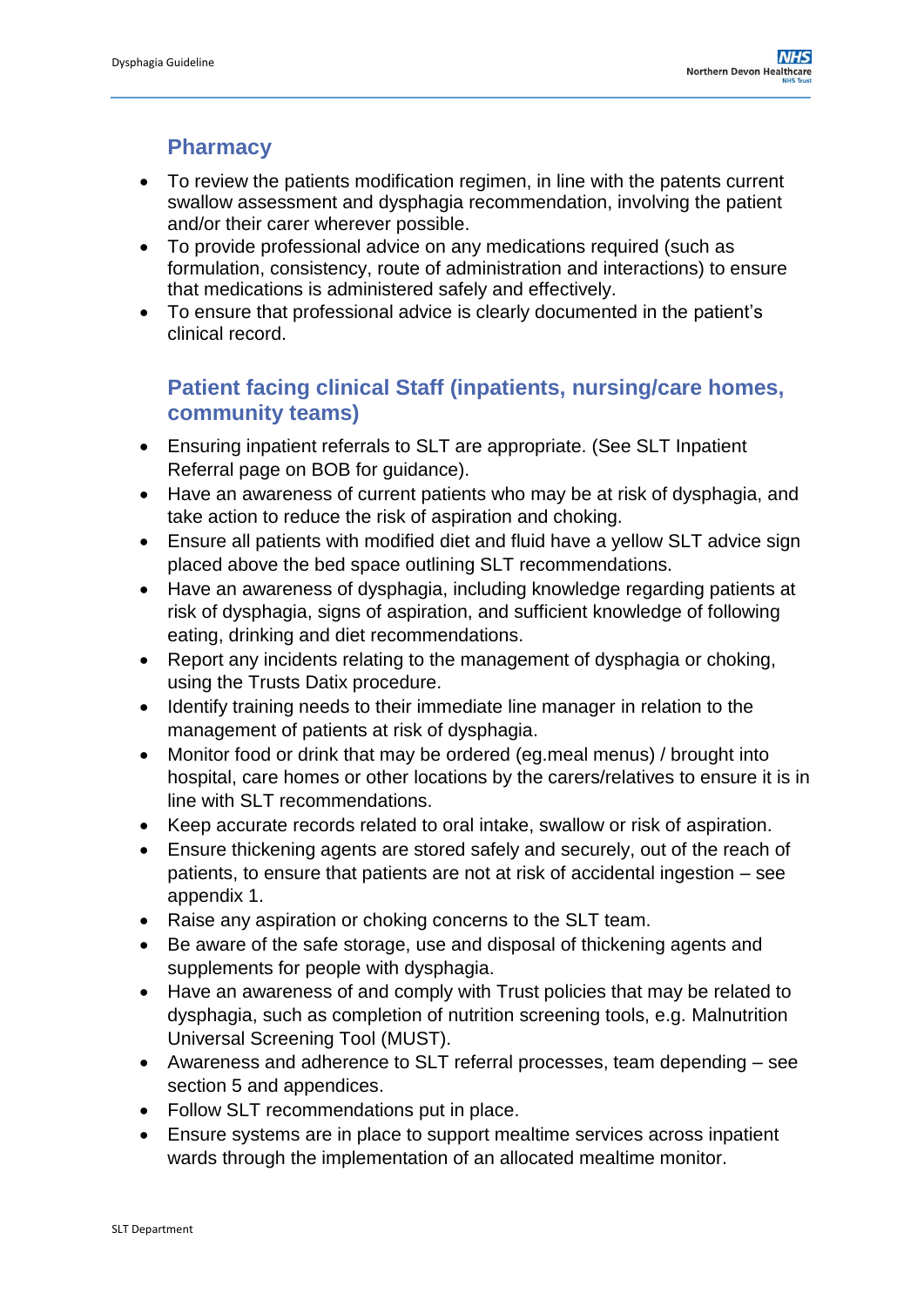Assisting with safe discharge process from the acute setting, e.g. alerting SLT to any discharge plans prior to discharge, sharing information with patient and representative, ensuring patient is discharged with required items (e.g. thickener) and paperwork.

### **Sodexo Staff**

- Ensure meals are correctly prepared, served at the recommended temperature and well presented
- Ensure the correct meals are given to the patient in accordance with the recommendations made on yellow SLT advice signs (SLT advice signage that provides eating and drinking recommendations) above the patient's bed
- Be aware of the safe storage, use and disposal of thickening agents and supplements for people with dysphagia or
- If they have received the relevant training and feel competent to do so, to thicken drinks to the correct consistency as outlined on the patient's yellow SLT advice sign.
- Ensure that thickening agents are stored safely and securely out of the reach of patients if indicated, to ensure that patients are not at risk of accidental ingestion, see appendix.

### **Doctors**

- Ensuring inpatient referrals to SLT are appropriate. (See SLT Inpatient Referral page on BOB for guidance).
- For making decisions re: long term feeding, e.g. alternative feeding vs feeding with accepted risk.
- Working with SLTs to consider appropriate medical investigations and onward referrals indicated to help investigate cause and/or progression of dysphagia.
- Contribution to/completion of Advanced Care Plans or Treatment Escalation Plan (TEP) forms.
- For patients placed NBM, ensure that a medication review is carried out promptly (with advice from the ward pharmacist as needed), to ensure that medications are not inadvertently omitted (see the [Trust Omitted and Delayed](https://ndht.ndevon.swest.nhs.uk/omitted-and-delayed-medicines-standard-operating-procedure/)  [Medicines Standard Operating Procedure](https://ndht.ndevon.swest.nhs.uk/omitted-and-delayed-medicines-standard-operating-procedure/) for more information).
- Ensure that modifications made to the patient's medication regimen are clearly annotated on the patients discharge summary, and communicated to the patients GP on discharge or transfer of care.
- Assisting with safe discharge process from the acute setting, e.g. alerting SLT to any discharge plans prior to discharge, sharing information with patient and representative, ensuring patient is discharged with required items (e.g. thickener) and paperwork.

### **Volunteers**

- To attend SLT led training session on swallowing and feeding patients.
- To complete the appropriate volunteer competency framework on feeding patients.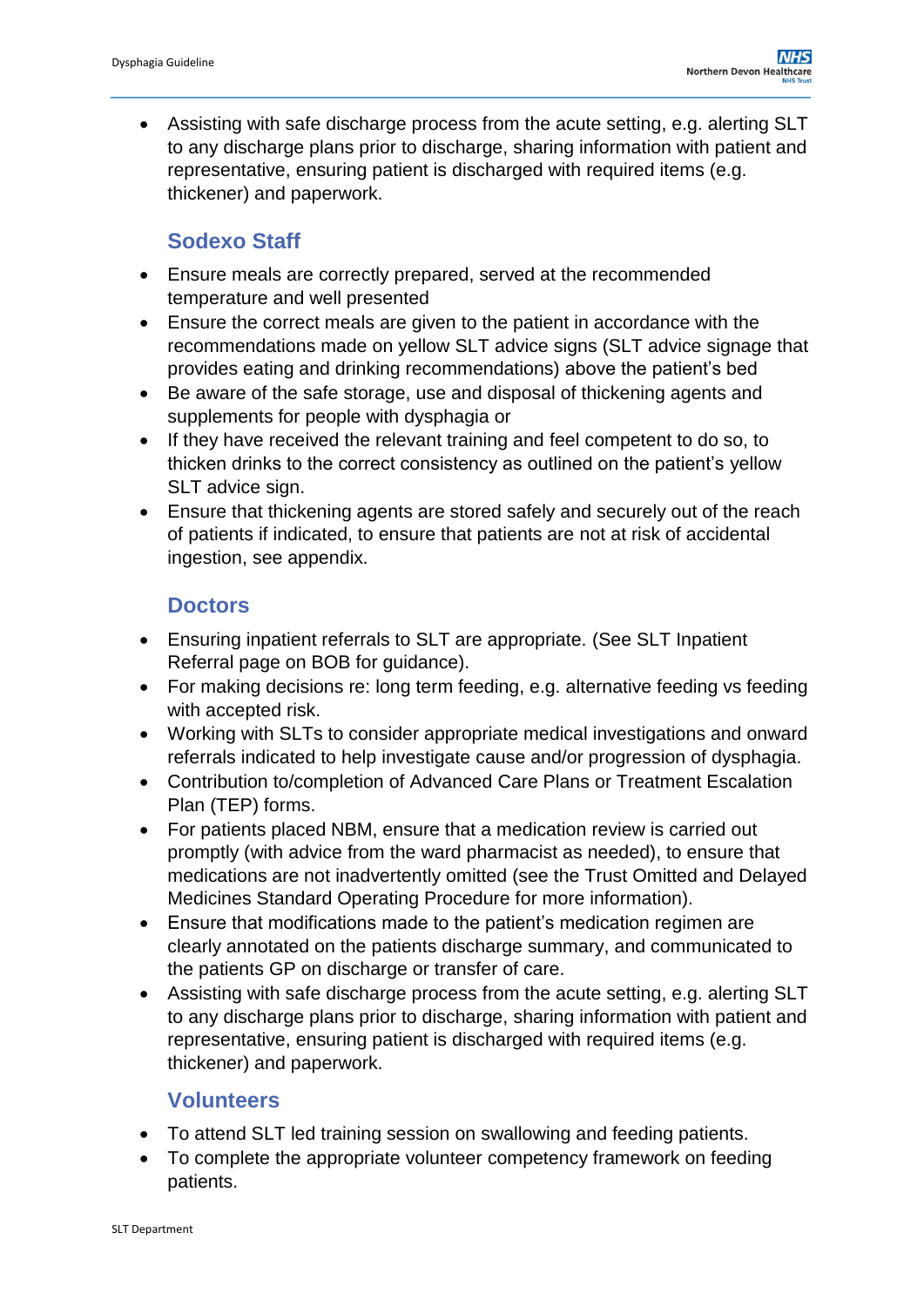To follow the Volunteer guideline which includes guidance for volunteers assisting at mealtimes. The guideline highlights that volunteers must not feed any people with identified dysphagia (https://www.northdevonhealth.nhs.uk/2018/02/volunteer-policy)

### <span id="page-6-0"></span>**4. Dysphagia**

Dysphagia is the medical term for difficulty with swallowing. These difficulties can occur in the oral, pharyngeal and oesophageal stages of the swallow.

Dysphagia can result in, or contribute to negative health conditions such as chest infections, choking, weight loss, malnutrition and dehydration, sometimes with serious and fatal results.

In addition to impacting on physical health, difficulty with swallowing may have a negative impact on quality of life. This may be due to embarrassment and lack of enjoyment of food, which can have profound social consequences for both the person and family members.

Dysphagia can present as acute or chronic, and be transient, static or progressive in presentation.

Dysphagia in adults can occur as a result of a number of factors. The following list includes some of them but is not exhaustive:

- Neurological disorders such as stroke, Parkinson's Disease (PD), Motor Neurone Disease (MND), Multiple Sclerosis (MS), Progressive Supranuclear Palsy (PSP), Guillian-Barre (GB), brain tumour, subarachnoid haemorrhage, dementia, head injury, Cerebral Palsy (CP).
- Head and Neck cancer
- Oncology, e.g. lung cancer, oesophageal cancer
- Cardiopulmonary disorders, e.g. Chronic obstructive pulmonary disease (COPD)
- General medical disorders, e.g. Urinary tract infection (UTI)
- Disorders associated with the elderly, e.g. cervical osteophytes, presbyphagia
- Swallowing difficulties as a result of surgery
- Tracheostomy
- Ventilator dependant individuals, e.g. post-extubation related dysphagia
- Drug or medication related difficulties
- Learning disability
- Psychogenic causes
- Treatments, e.g. radiotherapy.
- Cognitive and/or behavioural problems
- Structural changes, e.g. pharyngeal pouch

Speech and Language Therapists trained in clinical and instrumental assessment and management of oropharyngeal dysphagia, manage swallowing difficulties as part of the multidisciplinary team. The primary aim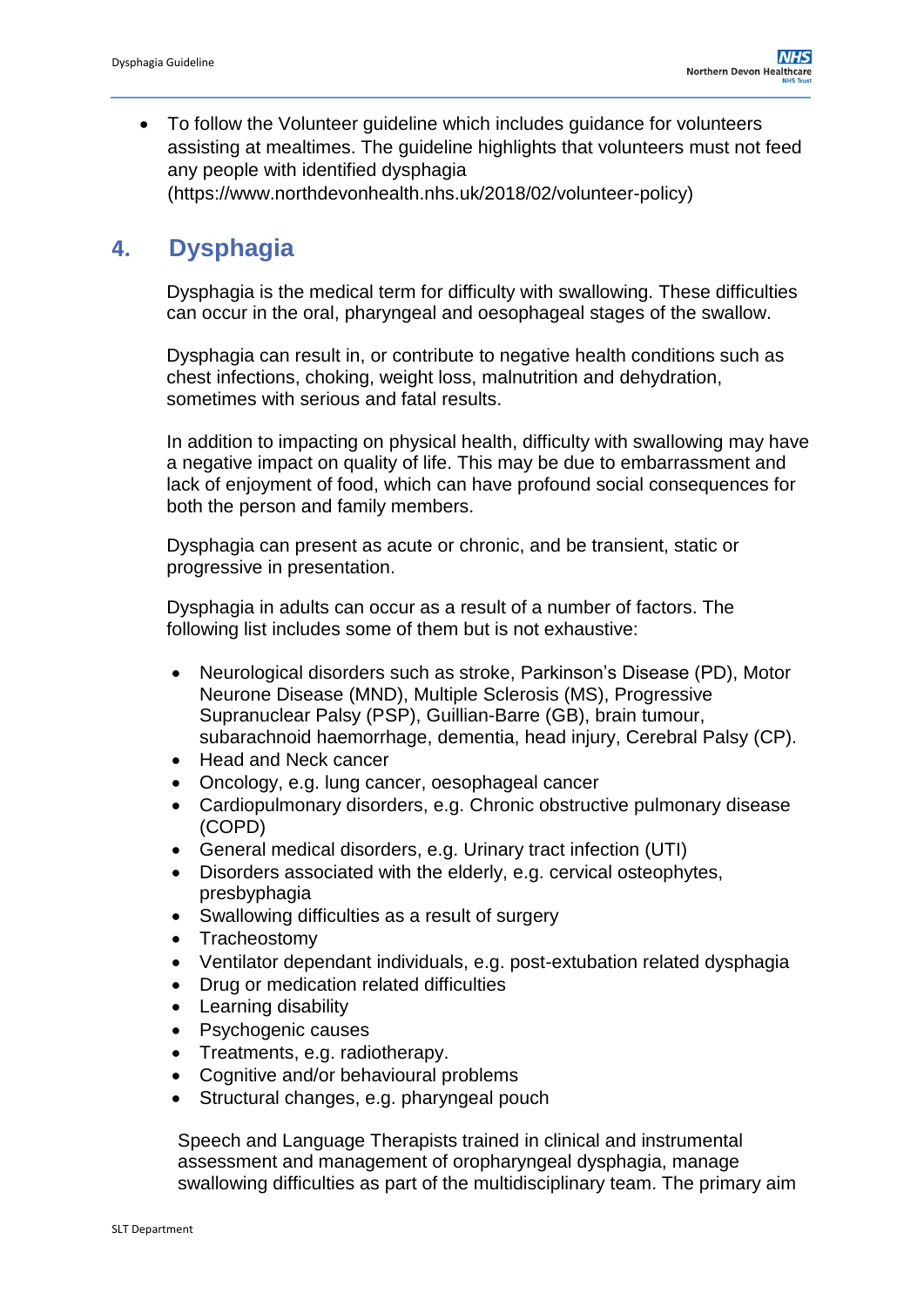in most cases is to assess the risk of aspiration – when food, drink or saliva enters the airway. Aspiration can lead to a serious lung infection known as aspiration pneumonia.

Aspiration can be acute or chronic.

| Possible signs of acute aspiration                                | Possible signs of chronic aspiration |
|-------------------------------------------------------------------|--------------------------------------|
| Pyrexia                                                           | Loss of weight                       |
| Coughing and choking                                              | Repeated chest infections            |
| Change of patient's facial colour                                 | Dehydration and malnutrition         |
| Sounds of respiratory distress                                    | Excess/changes in oral secretions    |
| Loss of voice or changes in voice<br>quality                      | <b>Respiratory problems</b>          |
| Gasping                                                           | Coughing and choking history         |
| Rapid heart rate                                                  | Refusal to eat                       |
| Decrease in oxygen saturations<br>Increase in oxygen requirements | Sticking sensation in throat         |

#### 4.1. Identifying Dysphagia

The severity of dysphagia can vary from individuals having difficulties with certain consistencies of food and/or fluid, to an individual being unable to swallow. Some people may also complain of pain or discomfort on swallowing.

The following are signs and symptoms which may be indicative of a dysphagia:

- Individual's inability to recognise food
- Prolonged chewing time/taking a long time to finish meals
- Difficulties with chewing and manipulating food in the mouth
- Food or fluids residue remaining in the patient's mouth
- Poor lip closure/difficulties in controlling or retaining fluid or saliva in the mouth
- 'Dribbling' or 'drooling' after eating and/or drinking
- Wet voice or breathing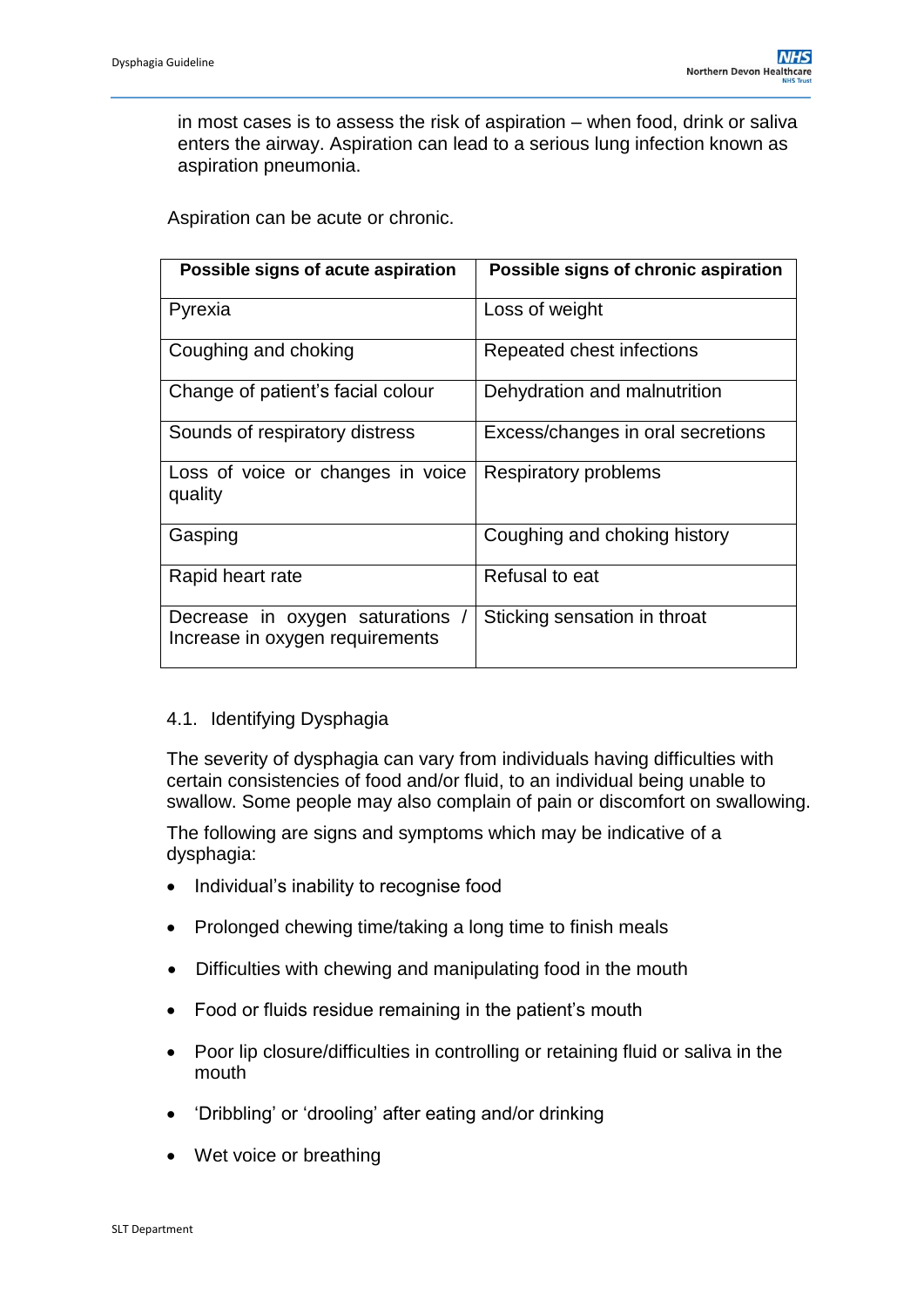- Increased wheeze when eating and drinking
- Inability to cough or a weak ineffective cough
- Coughing during or after eating or drinking
- History of chest infections
- Regurgitation of food/nasal regurgitation
- Poor oral hygiene
- Slurred speech and/or facial weakness
- Malnutrition/dehydration
- Weight loss

The following are examples of possible behaviours that may indicate or cause disorganised eating and drinking. These factors may therefore increase the risk of aspiration and choking and need to be identified:

- Lack of interest or attention to food and drink and the feeding environment
- Cramming/overloading of food into the mouth
- Attempting to eat/cram food from around the environment
- Holding food/drink in the mouth
- Attempts to eat non-food items, known as Pica
- Swallowing food without chewing
- Increased difficulties around eating and drinking with others, e.g. getting distracted or anxiety
- Pace of eating or drinking too fast or too slow
- Pacing and agitation whilst eating
- Levels of alertness

It should be noted that some patients may present with aspiration pneumonia, without any of the above signs. This could be silent aspiration. If this is suspected, please discuss with the medical team and consider a referral to SLT.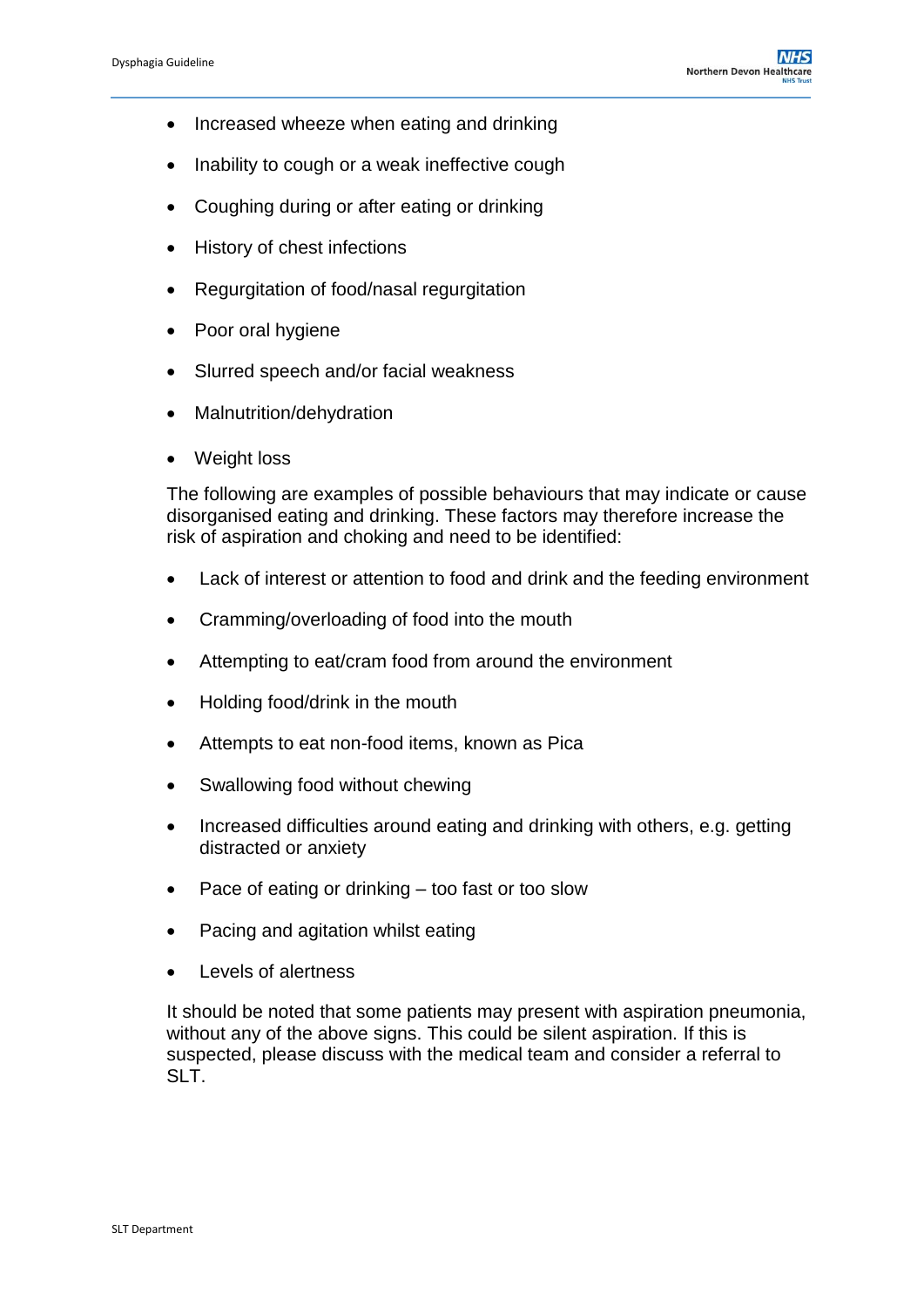# <span id="page-9-0"></span>**5. Referring to SLT**

SLT services within North Devon have their own referral pathway. They include Adult Learning Disabilities (see appendix 2), Community (see appendix 3) and Acute Inpatient and Stroke (see appendix 4).

- For Acute SLT and community SLT, referral forms can be found on Bob, the Trust's intranet (https://ndht.ndevon.swest.nhs.uk/speech-andlanguage-therapy/referral-forms/)
- Stroke patients can be referred to SLT via bleep 581, through Staples Ward or through Stroke Early Supported Discharge.
- Head and Neck SLT referrals will be received via the MDT.
- ALD referrals will be received by the specialist learning disability service and triaged by a professional advisor to determine level of urgency. Dysphagia & Choking Pre-screen/Dysphagia Screen may be completed if appropriate

Once referrals are received, they will be triaged based on clinical priority. See appendix

Inappropriate reasons for a referral for a swallow assessment can be found on the referral forms. These include:

- Vomiting and sickness unrelated to dysphagia
- Problems with taking medication/tablets only  $-$  liaise with pharmacy
- Problems with small appetite or refusing to eat and drink
- Enquiries for tube feeding. Please refer to dietitians.

### <span id="page-9-1"></span>**6. Assessment of Dysphagia**

It is the role of the SLT to collect and collate all information deemed relevant to the assessment and management of the person with dysphagia. This may include:

- Reviewing relevant medical documentation, including information regarding current and past medical history (PMH), current food/fluid intake, presenting condition, relevant medical investigations etc.
- Reviewing current medications and method of administration
- Discussion with relevant staff, such as Doctors, Nurses, Healthcare Assistants, Discharge Coordinators, Dietician, Physiotherapist and Occupational Therapists
- Patient observations completed by nurses or healthcare assistants which may provide information regarding oxygen, SATs range or alertness levels
- Information from the patient
- Information from family, friends or carers. If a person holds Lasting Power of Attorney for Health and Care (which must be registered with the Office of Public Guardian) and have provided evidence of this so that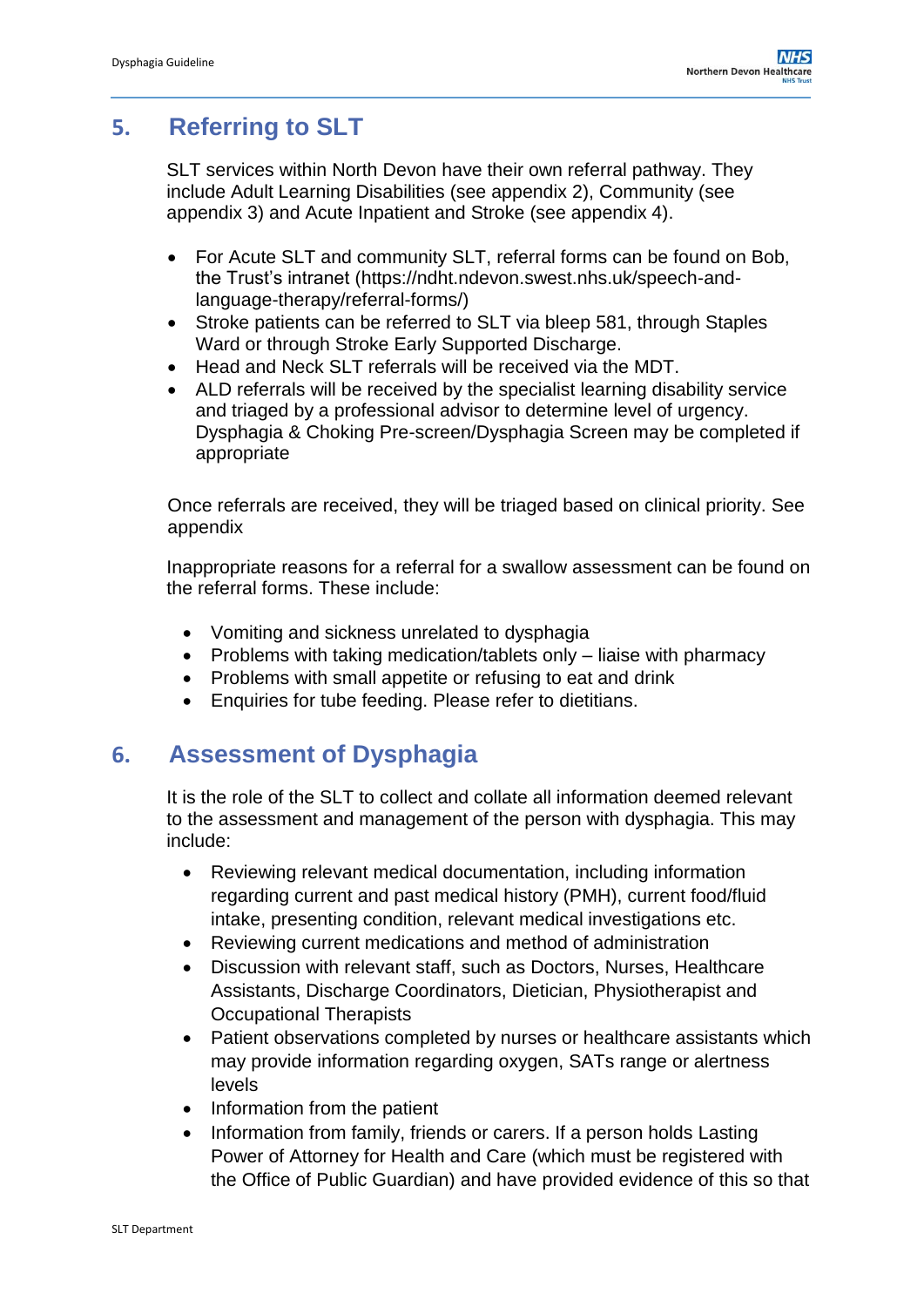a copy can be held in the medical notes, they are legally entitled to information and to be involved in decision making.

 Identification of any dietary restrictions including allergy and/or cultural and religious practices.

#### 6.1. **Consent**

Clinical staff have a duty to ensure they gain consent for all care provided. If a patient's ability to provide consent is questioned, actions should be taken to review their capacity. Please see Trust Mental Capacity Act Policy.

Consent may take different forms including written, verbal or implied consent if there is passive acceptance from the patient for the action of the clinician, e.g. the patient complies with a swallow assessment.

If the patient refuses assessment or does not cooperate, this should be documented.

#### 6.2. **Assessment**

For an initial assessment, it is expected that the SLT will complete a clinical swallow evaluation of the patients swallow function.

During an assessment, a SLT will:

- Introduce self and explain role and reason for assessment
- Ensure patient is sufficiently alert and able to maintain alertness for the session
- Ensure patient positioned appropriately
- Comply with Trust infection control requirements such as hand hygiene and PPE
- Conduct an Oro-motor assessment (OMA) if clinically indicated, to ascertain muscle strength, cranial nerve involvement and voice quality. Oral structures and cavity should also be visualised.
- Review current dentition
- Trial differing volumes, methods of delivery and consistencies/textures of diet and fluid as clinically indicated
- Use tools to assist with assessment such as pulse oximetry, auscultation, laryngeal palpation etc.
- Consider the need for and, if appropriate, trial compensatory measures or strategies that may be effective in improving swallow safety
- SLTs can perform Oral Yankauer suction as indicated once competencies have been completed. Please refer to SLT Oral Yankauer Competencies on BOB.

Contraindications to completing a clinical swallow evaluation may include:

- Patients who do not give consent or willingly participate and are therefore not perceived to give implied consent
- If assessment would cause physical or mental distress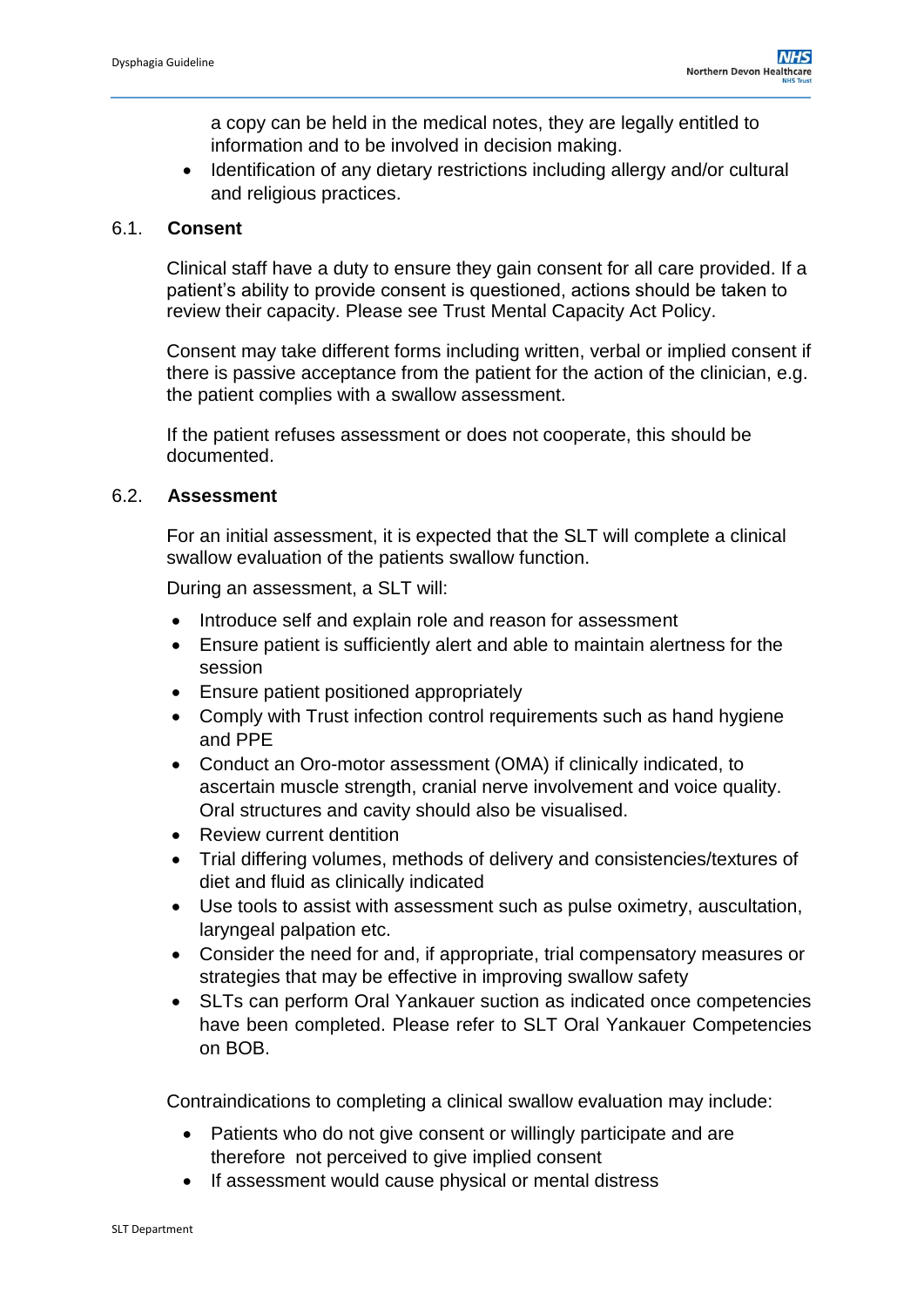- Respiratory problems:
	- Where supplementary oxygen is required and cannot be safely removed/tolerated for the duration of the assessment
	- Where a tracheostomy is in situ with a cuff up (unless further appropriate instrumental assessment is available )
	- Where a patient is intubated and ventilated
	- Where a patient is unable to tolerate cuff deflation for clinical bedside assessment.
- Where a patient is unable to rouse for an assessment, or unable to sustain alertness for the duration of an assessment
- Where a patient is unable to maintain adequate positioning for assessment/eating and drinking, either independently or supported.

**Note**: This is not an exhaustive list and the absence of contraindications does not automatically infer that a patient will be appropriate for assessment. Clinical decision making should override guidelines in instances where patients could be excluded from SLT/dysphagia intervention if a therapist deems appropriate. Rationale not to assess will be discussed with the referring clinician so a suitable management plan can be made.

Post assessment, the SLT will:

- Formulate a hypothesis as to the severity of the dysphagia and risk of aspiration
- Consider and put in place a management plan, whether this be short or long term
- Document all findings, recommendations and plans in the patients' medical/care records and relevant SLT notes.
- Liaise with patient, healthcare professionals and family/carers

#### 6.3. **Videofluoroscopy Swallow Study (VFS)**

It is expected that SLT will complete a clinical bedside assessment as an initial course of action, however for some patients instrumental assessment, such as a videofluoroscopy, may be required to further assess the swallow mechanism, aspiration risk and/or to help guide quality of life decisions.

VFS is a modification of the standard barium swallow X-ray examination, completed by SLT. During a VFS the oropharyngeal swallowing physiology and anatomy is evaluated as the patient eats and drinks a radiopaque substance such as barium sulphate. The radiopaque substance may be mixed with food or drink to replicated modified intake; in line with IDDSI levels (see modified oral intake section). The moving images of the oropharyngeal swallow are recorded for interpretation.

VFS referrals are triaged and completed by the SLT team in the Trust. Post procedure, images are further reviewed by a Consultant Radiologist.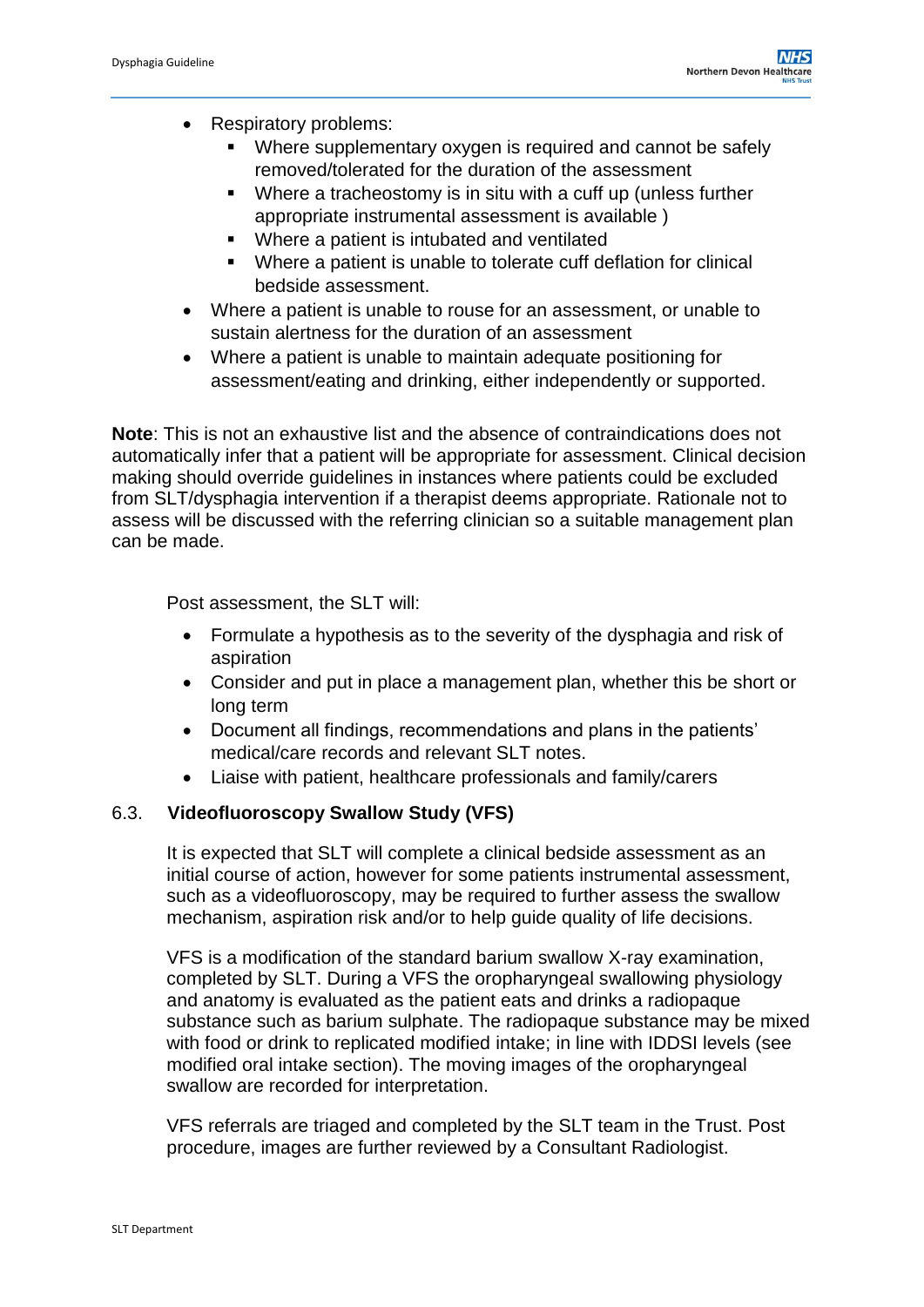#### See the Trusts VFS SOP for further information

[\(https://ndht.ndevon.swest.nhs.uk/videofluoroscopy-procedure-for-speech](https://ndht.ndevon.swest.nhs.uk/videofluoroscopy-procedure-for-speech-and-language-therapists-and-radiographers-standard-operating-procedure/)[and-language-therapists-and-radiographers-standard-operating-procedure/\)](https://ndht.ndevon.swest.nhs.uk/videofluoroscopy-procedure-for-speech-and-language-therapists-and-radiographers-standard-operating-procedure/).

#### 6.4. Stroke Patients

If the patient has had a suspected or confirmed stroke the Trust's Stroke Swallow Screen should be used within four hours of the patient arriving at the North Devon District hospital (See Appendix 4). There are trained members of staff in ED, Staples Ward and Clinical Site Management who are trained to carry out this screen. The Stroke Swallow Screen Guideline can be found at: [http://ndht.ndevon.swest.nhs.uk/wp-content/uploads/2012/07/Swallow-](http://ndht.ndevon.swest.nhs.uk/wp-content/uploads/2012/07/Swallow-Screening-assessment-V1.pdf)[Screening-assessment-V1.pdf](http://ndht.ndevon.swest.nhs.uk/wp-content/uploads/2012/07/Swallow-Screening-assessment-V1.pdf)

For out of hours, please contact the Clinical Site Management team to see if an appropriately trained staff member is available to carry out a Stroke Swallow Screen.

The Stroke Swallow Screen is not suitable for generalisation to other patient groups as it assumes an acute event affecting swallow function from which recovery can be expected.

### <span id="page-12-0"></span>**7. Management of Dysphagia**

Following SLT assessment, a clear plan for the patient should be discussed with all appropriate parties, documented and implemented. Depending on the outcome of the assessment, this may include:

- Modification of diet and/or fluid if indicated
- Consideration of allowing oral intake with accepted risks
- Nil by mouth status (NBM)
- Consideration of alternative or artificial support for nutrition/hydration such as IV or subcutaneous fluids, Nasogastric Tube (NGT) or Percutaneous endoscopic gastrostomy tube (PEG), or other means
- Advice for oral care, referral for medication review or patient monitoring

Consideration must be given to the aims and risk vs. benefit of oral, non-oral or mixed feeding. Timescales for likely change, and a clear definition of what a successful outcome for the individual would be, are important.

7.1. Nil By Mouth (NBM)

NBM (with or without alternative nutritional support) may well be considered where feeding difficulties are attributable to an acute and potentially reversible cause, or while assessment is being carried out. Clear timescales for review should be recorded. However, placing a "Nil by Mouth" (NBM) restriction upon a patient should be considered a last resort unless there is clear contrary evidence.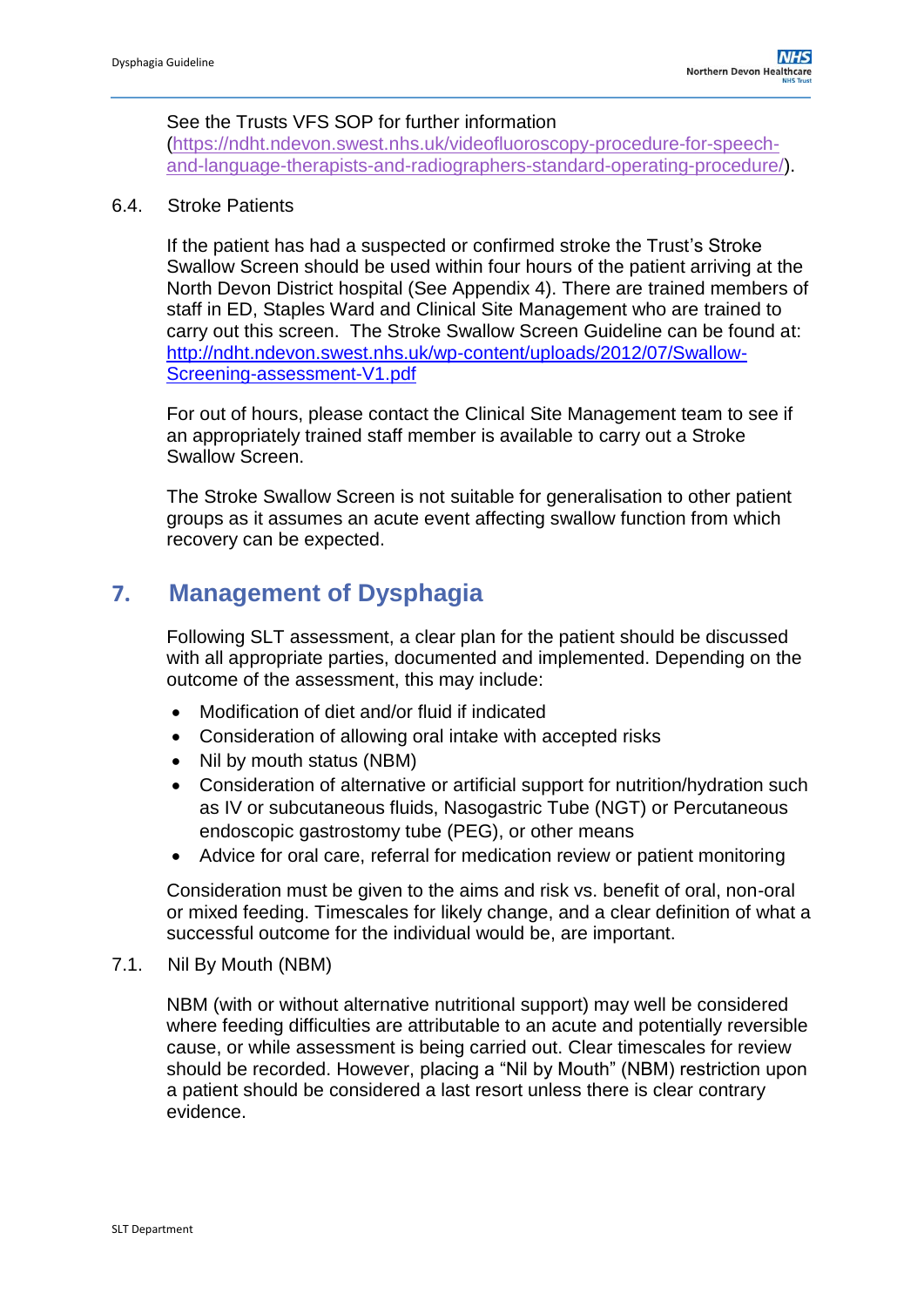Documentation of a NBM decision should be completed and reviewed daily by the medical team daily, as a minimum. SLT review should be as frequently as clinically indicated, and a clear reason should be documented if such reviews will be non-frequent.

For patients placed NBM, ensure that a medication review is carried out promptly (with advice from the ward pharmacist as needed), to ensure that medications are not inadvertently omitted (see the [Trust Omitted and Delayed](https://ndht.ndevon.swest.nhs.uk/omitted-and-delayed-medicines-standard-operating-procedure/)  [Medicines Standard Operating Procedure](https://ndht.ndevon.swest.nhs.uk/omitted-and-delayed-medicines-standard-operating-procedure/) for more information).

7.2. Alternative Feeding

Alternative methods of providing nutrition, hydration and medication should be considered wherever a patient is unable to meet their needs orally, and when other methods are felt to be appropriate by the medical team and multidisciplinary team (MDT). All risks, benefits and complications should be considered.

Direction as to whether alternative feeding is appropriate can be taken from evidence base and best practice research and publications.

Indication as to whether someone has previously been considered specifically appropriate for 'artificial feeding' can also be taken from the Treatment Escalation Plan (TEP) form. The decision stated on this form can be reviewed and revaluated.

Discussions should take place with the medical team, MDT and patient/families/carers. Decisions may need to be made in best interest if the patient doesn't have capacity to make such decisions themselves. This should follow the Trust's guidelines regarding capacity and best interest decisionmaking.

Guidance for methods of alternative nutritional support should be sought from the medical team and dietitian. Consideration should be given as to whether short term or long term methods are most appropriate, e.g. NGT vs PEG. The Nutrition team and Nutrition nurse will also be able to facilitate such decisions and management.

#### 7.3. Modified Oral Intake

SLTs may suggest modifying oral intake to compensate for dysphagia if assessment suggests modifying diet and/or fluid reduces the aspiration risk or increases comfort, quality of life and enjoyment for the patient, whilst considering the least restrictive approach.

Diet may be modified through specifically altering the food texture, and fluids may be modified through the use of thickening products.

Textured diet menus are available for downloading and printing on BOB (Trust Intranet).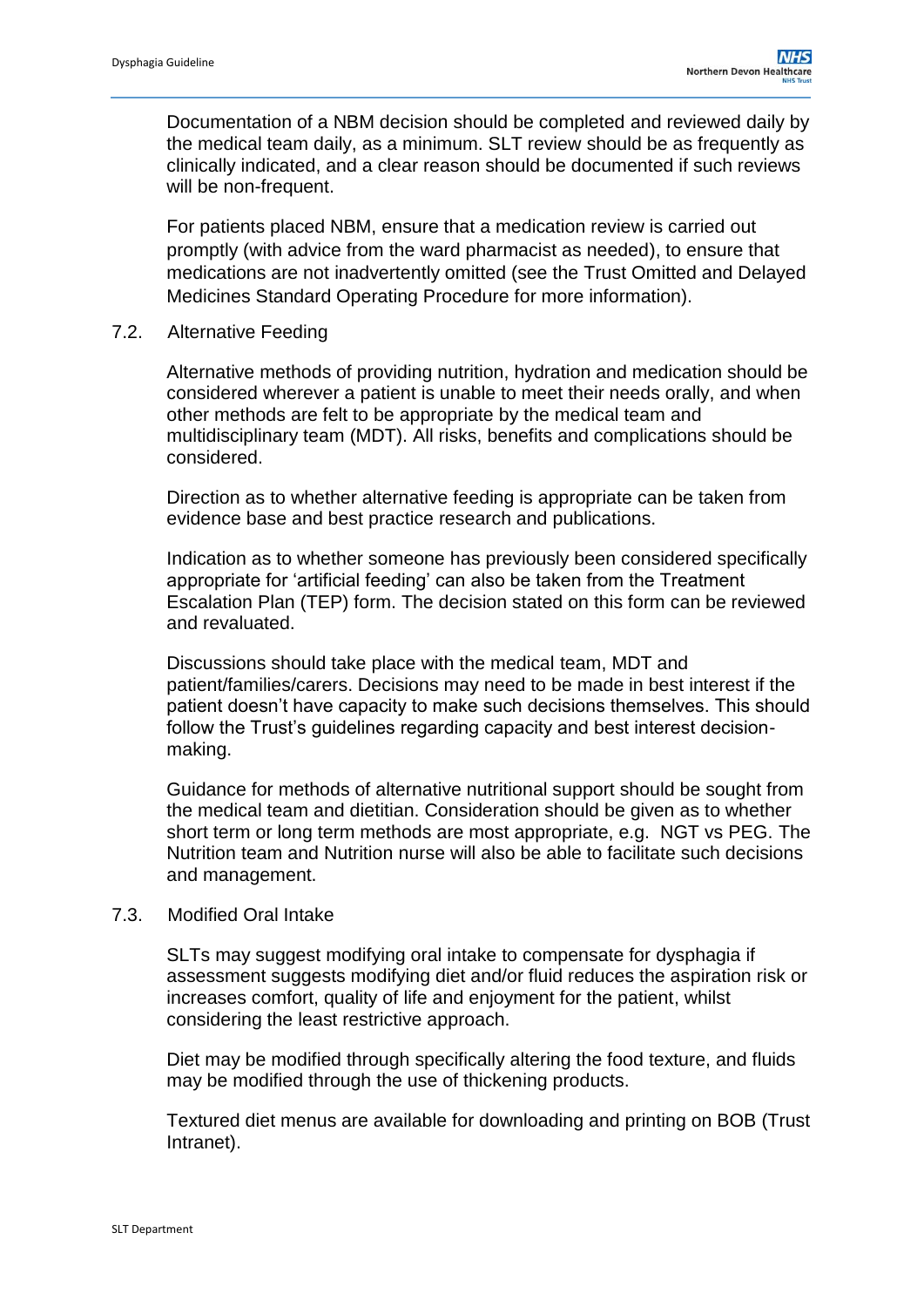The International Dysphagia Diet Standardisation Initiative (IDDSI) Framework is an international set of descriptors currently used to describe texture modified foods and thickened drinks. The framework is a continuum of 8 levels (0-7). Fluid spans levels 0-4 and diet spans levels 3-7. For more information regarding IDDSI or the descriptors, please visit the IDDSI website. [https://iddsi.org](https://iddsi.org/)

Risks and benefits of modified intake should be considered and discussed, and clear documentation of decisions and recommendations completed. For example:

- In a nursing home the recommendations will be put in the patients care plan and signage will be put in the patients room
- Written recommendations will be left with a patient in their own home
- At NDDH and South Molton Community Hospital (SMCH), a yellow SLT advice sign with recommendations is placed above the patient's bed space.

Decisions can be reviewed as indicated.

Methods of communication may change in any given environment, but always with the aim of being clear and accessible to the patient and everyone involved with their care.

If modified diet/fluid is recommended, SLT can advise if a change in medication form is felt to be indicated. The prescriber should seek advice from the ward pharmacist or pharmacy medicines information service, to ensure that the patients medication regime is reviewed and adjusted, in line with the patients current eating and drinking recommendations.

7.4. Eating and/or Drinking at Risk (EDAR)

Where a patient is determined to be at risk of ill effects from continuing oral intake and it is not felt appropriate to keep the patient NBM or provide non oral alternative feeding, decisions may be made to continue with oral intake accepting risks such as aspiration, malnutrition and/or dehydration.

Refer to the Trust's 'Eating and or Drinking at Risk' guideline:

[https://www.northdevonhealth.nhs.uk/wp-content/uploads/2019/07/Risk-](https://www.northdevonhealth.nhs.uk/wp-content/uploads/2019/07/Risk-Feeding-Guidelines-v2.2.pdf)[Feeding-Guidelines-v2.2.pdf](https://www.northdevonhealth.nhs.uk/wp-content/uploads/2019/07/Risk-Feeding-Guidelines-v2.2.pdf)

#### 7.5. Out of hours management in the acute setting

Whilst having a thorough SLT swallow assessment with recommendations is desirable, this section outlines how the medical team are able to manage a patient's dysphagia (out of SLTs working hours) if a decision is made that alternative hydration/nutrition is not appropriate and they wish to avoid keeping a patient NBM. Commencing a plan for hydration and nutrition rather than waiting for SLT may be desirable to avoid malnutrition/dehydration, reduced quality of life etc.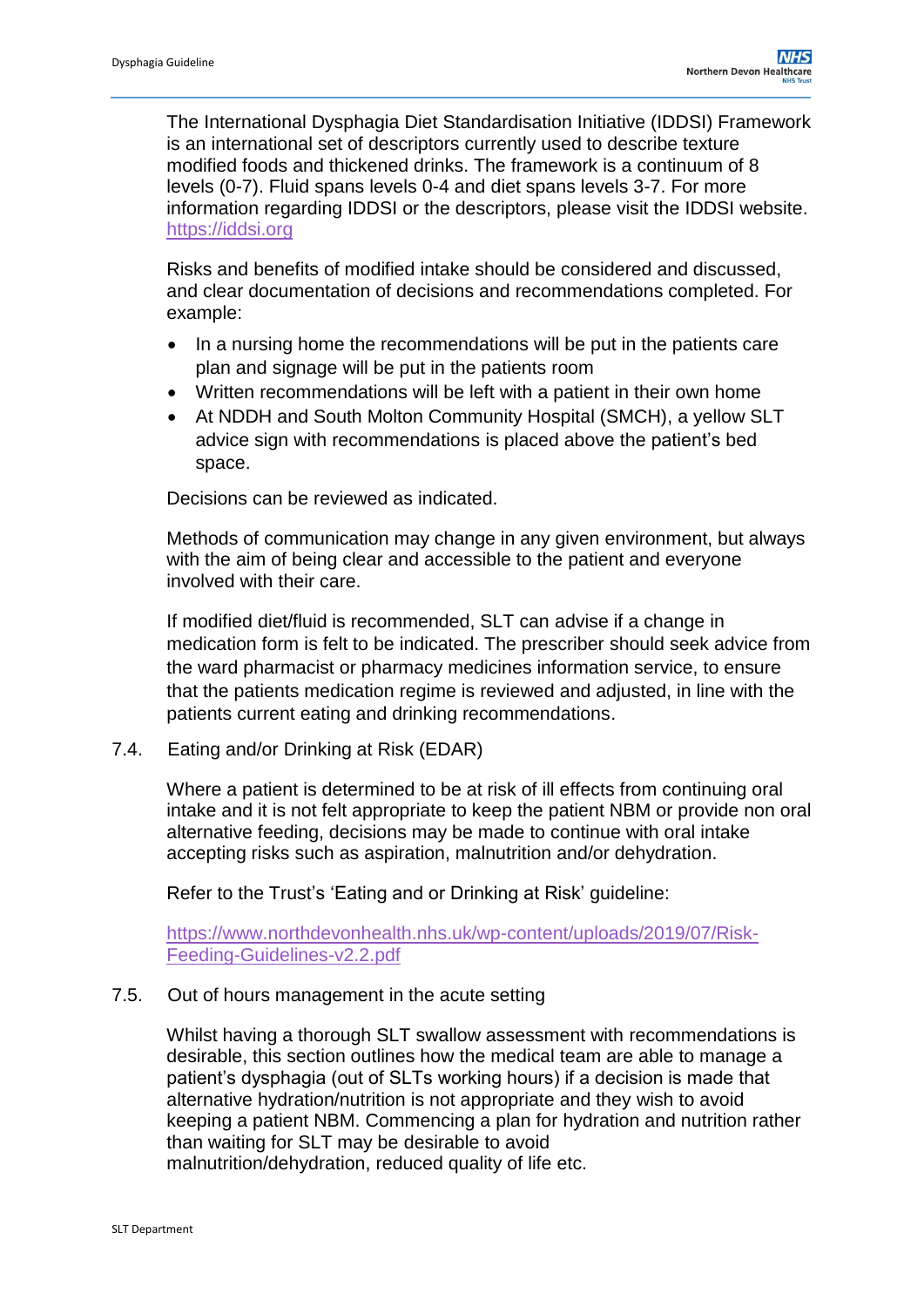The medical team can commence oral intake accepting an unknown or suspected level of aspiration and/or choking risk. Please refer to the Eating and/or Drinking at Risk (EDAR) guideline. Rationales and plans should always be documented. It can be suggested that it may be safest to allow the patient to trial the following oral intake until the SLT can further assess:

• Fluids: Water only.

Water is less likely to cause aspiration pneumonia particularly where scrupulous oral hygiene is maintained (Panther, 2005), (Wynn, 2014) and (Langmore, 2011).

• Diet: Level 4 Puree diet.

Puree texture is suggested as it may adequately address issues such as choking risks, poor dentition, reduced ability to masticate, cognitive feeding issues where the patient is averse to texture or lumps, and efficiency at mealtimes, fatigue and poor bolus control. The introduction of puree diet can impact on palatability, functional muscle memory and quality of life in some cases, but in this instance it is only suggested as a standby diet until further SLT assessment.

If oral intake is started and there are significant aspiration concerns or it is distressing for the patient, the medical team may choose to place the patient NBM until a SLT review is available.

7.6. Dysphagia Therapy

For some patients, the SLT may feel it is indicated to trial therapeutic exercises in an attempt to improve or maintain the swallow.

Indication for swallow therapy should in most incidences be led by SLT.

Contraindications of each therapy exercise should be reviewed by the SLT in conjunction with the medical team.

Risks and benefits will be discussed with the patient where able.

7.7. End of Life Patients

Many patients coming towards the end of their life may experience swallowing difficulties. Discussions and liaison with the medical team and palliative care team should be carried out considering the patients quality of life, to review whether Speech and Language Therapy is indicated. (See the Trust's End of Life Policy for Adults and Paediatrics, available on Bob.)

7.8. Clinical Nurse Specialists (CNS)

Specialist Nurses can often play an important role in the MDT when contributing to the management of a patient with dysphagia. For example: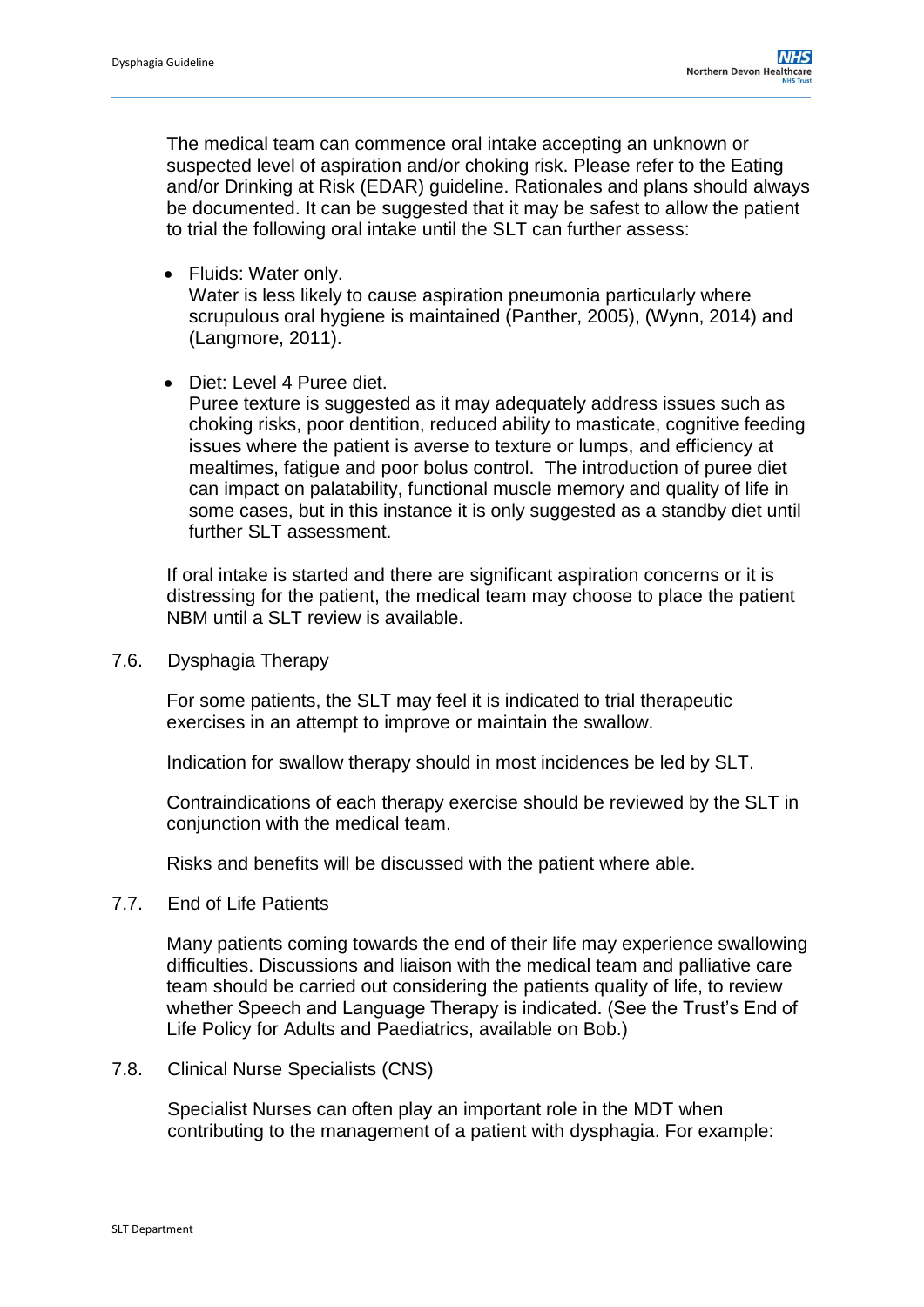- Dementia Admiral Nurse may prompt reference to NICE guidelines around artificial feeding for people living with Dementia when the medical team are considering options for a hydration/nutrition plan.
- Nutrition nurse coordinating SLT/dysphagia input and the patients need for a hydration/nutrition plan, and further liaising with the MDT including the Nutrition Team.
- Multiple Sclerosis (MS) nurse may assist facilitation of patient pathway, using pre-existing knowledge of patients home care needs, family dynamics and previous discussion about patient preference.
- 7.9. Discharge process from the acute hospital setting

It is essential that eating, drinking and swallowing decisions and recommendations are effectively communicated to the community setting, including those providing care for the patient and the GP. This allows cohesive care of community and acute patients, and, in collaboration with GP practices, can support the patient to be managed at home. These steps are vital to avoiding inappropriate hospital readmissions.

It is the wards responsibility to update SLT on any discharge plans in progress, and essential that SLT are informed of confirmed discharge plans beforehand to ensure SLT can support a complete and safe discharge.

| <b>Requirement</b>                                                                                     | <b>MDT</b> member | <b>Detail</b>                                                                                                                                                                                              |
|--------------------------------------------------------------------------------------------------------|-------------------|------------------------------------------------------------------------------------------------------------------------------------------------------------------------------------------------------------|
| Report to the GP if indicated                                                                          | <b>SLT</b>        | Ensure the GP is aware of the decision<br>and able support healthcare in the<br>community setting.                                                                                                         |
| Transfer to community SLT<br>caseload if indicated                                                     | <b>SLT</b>        | SLT will transfer onto community team<br>for follow up if indicated.                                                                                                                                       |
| Provide written information<br>on diet and/or fluids if<br>indicated                                   | <b>SLT</b>        | SLT are able to provide leaflets<br>regarding modified diet/fluids as<br>required to support provision of the<br>required recommendations after<br>hospital.                                               |
| Verbal handover to<br>discharge destination / care<br>provider as indicated, e.g.<br>care home, family | SLT / Nurse       | SLT are able to discuss input during<br>episode of care, give specific details<br>and guidance relating to the patients<br>recommendations, e.g. discussing<br>texture and meal ideas for a puree<br>diet. |
|                                                                                                        |                   | SLT are only able to complete the<br>verbal handover if aware of the<br>discharge. If out of hours or SLT are<br>not updated, it is the nurses'                                                            |

Requirements on discharge from hospital include: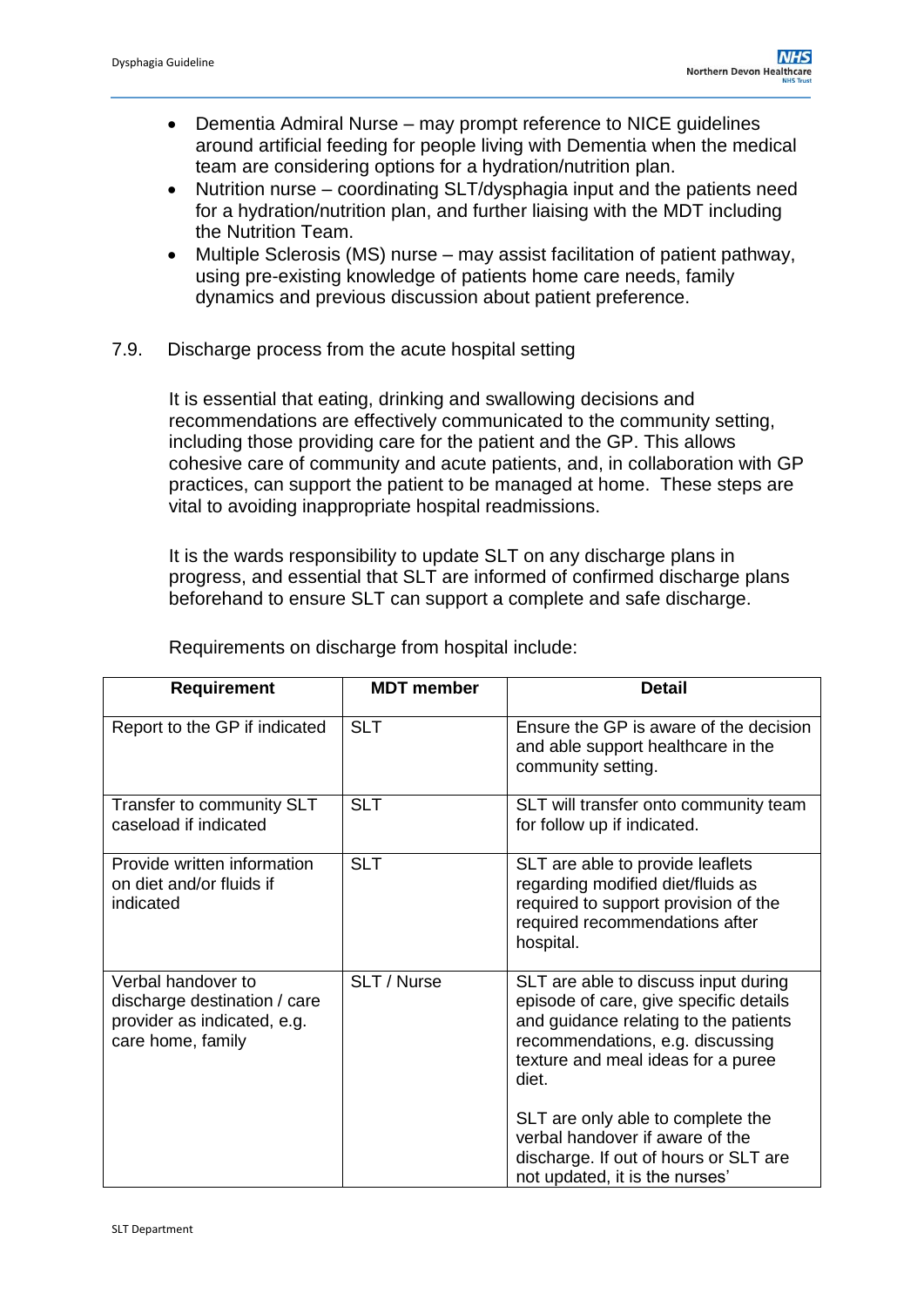|                                                                        |                           | responsibility to ensure<br>recommendations are handed over.                                                                                                                                                                                                                                                                                                                                                   |
|------------------------------------------------------------------------|---------------------------|----------------------------------------------------------------------------------------------------------------------------------------------------------------------------------------------------------------------------------------------------------------------------------------------------------------------------------------------------------------------------------------------------------------|
| Completion of discharge /<br>care associated paperwork<br>as indicated | Registered nurse /<br>AHP | Completion of documents to<br>demonstrate discharge, personal care<br>and therapy needs should also state if<br>patient has any eating, drinking and<br>swallowing requirements as<br>recommended by SLT.                                                                                                                                                                                                      |
| Supply of thickening powder<br>for fluids if required                  | Nursing staff             | A sufficient amount should be provided<br>from the ward stock to last the patient<br>until the first prescription can be<br>accessed in the community, e.g.<br>minimum of 1-2 tins of thickener.                                                                                                                                                                                                               |
| Decision and<br>recommendations on the<br>hospital discharge summary   | Medical team              | Allows clear communication of<br>decision and recommendations.<br>This should include the decision<br>whether or not to readmit the patient<br>for acute hospital treatment should<br>they be diagnosed with aspiration<br>pneumonia by the GP. This forms a<br>crucial stage in the process, allowing<br>the patient to leave the acute setting<br>with a clear plan in place informing<br>future management. |

### <span id="page-17-0"></span>**8. Medication**

Medication can have an impact on a patient's presentation and/or their swallowing. Therefore:

- The patient's medication should be reviewed by the medical team and/or pharmacist; any medicines no longer indicated or medicines that may be impacting on swallow function should be reviewed and optimised.
- If a patient is NBM, an alternative route of administration should be considered where medication has been reviewed and remains clinically indicated. See Section 7.1.
- Where medication is being taken orally but a different form is required (such as crushing or liquid medication), advice must be taken from a pharmacist. Changing medication without guidance may render the form unlicensed and could present a risk to the patient.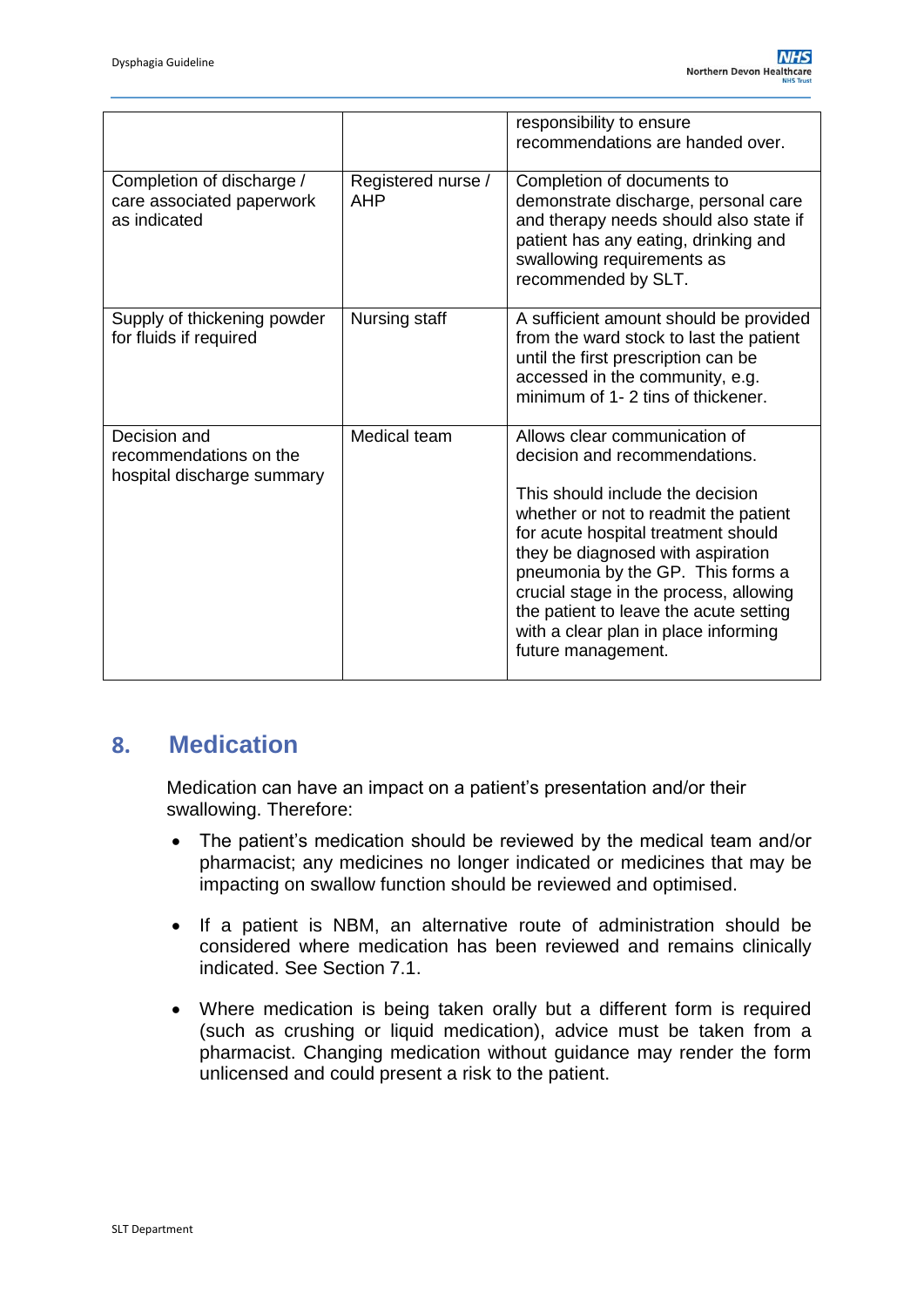Changing the formulation or route of administration of a medicine may require dose change as medicines are not always dose-equivalent when administered by different route (IV / oral), or when administered using different formulations (liquid / tablets / capsules). It is the responsibility of the prescriber to ensure that medication is prescribed in according with the Trust medicines Policy (see Section 5.1.15). The ward pharmacist / medicines information pharmacist can be contact for advice on dosing, formulation or route of administration changes required to medication, following clinical review.

For further guidance, please refer to:

- The [Trust Medicines Policy](https://www.northdevonhealth.nhs.uk/wp-content/uploads/2020/03/Medicines-Policy-V5.0.pdf)
- The [Administration of Medicines Standard Operating Procedure](https://ndht.ndevon.swest.nhs.uk/administration-of-medicines-in-community-hospitals-standard-operating-procedure/)
- The [Omitted and Delayed Medicines Standard Operating Procedure.](https://ndht.ndevon.swest.nhs.uk/omitted-and-delayed-medicines-standard-operating-procedure/)

### <span id="page-18-0"></span>**9. Documentation**

All referrals (within reason), discussions, decisions and plans should be clearly documented.

Documentation should be in line with RCSLT standards and the Trust policy (Approval of new and revised patient documentation procedure).

Documentation may take place in different forms and be displayed in different places depending on the setting.

For the community SLT and Stroke ESD will write in:

- $\bullet$  RiO
- Care Plan for patients in residential or nursing homes.

For ALD SLT teams the SLT will write in:

Care Notes

For Head and Neck patients the SLT will write in:

EPRO

For inpatients the SLT will write in:

- Medical Notes
- Yellow SLT advice signs. Note, signs will show the latest dysphagia recommendations. For the latest review, plan for ongoing input, or full SLT information, please refer to the medical notes.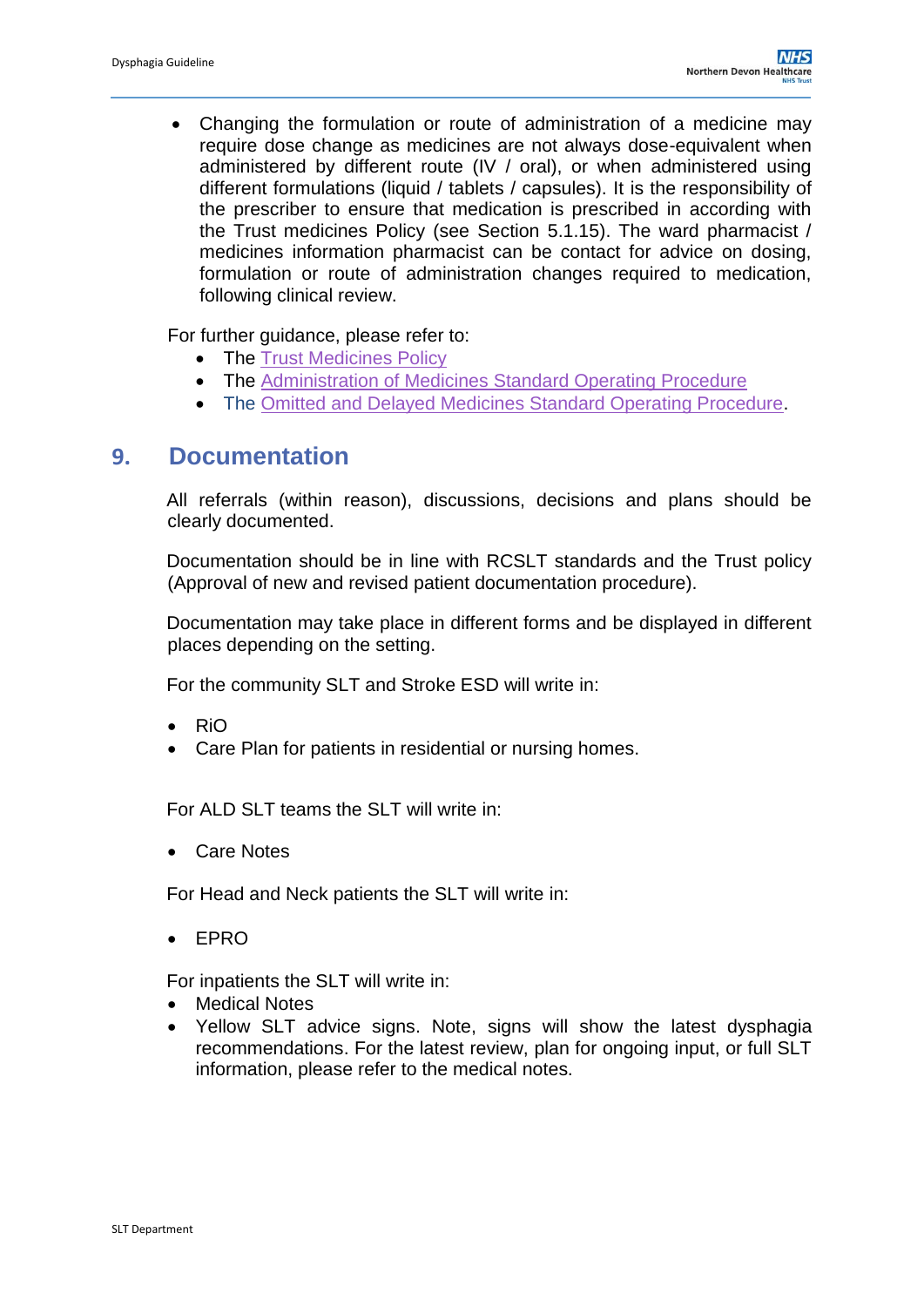# <span id="page-19-0"></span>**10. Choking**

Choking occurs when an object becomes stuck in the throat or airway and restricts or blocks air flow to/from the lungs.

To some degree, all patients could be at a level of choking risk not just those with dysphagia; however some factors are likely to increase this risk such as poor positioning or poor alertness when eating and drinking.

For patients with dysphagia, some foods also present as a high choking risk.

Those assisting a patient with oral intake should be aware of the patient's DNAR status. In the event of a respiratory arrest due to choking, refer to the Trusts life support training and relating polices for recognition and emergency action and management of a choking episode.

# <span id="page-19-1"></span>**11. Education and Training**

For SLT, therapists should have appropriate professional undergraduate and post graduate training to allow them to fulfil their professional role with regard to the management of people with feeding/swallowing difficulties. This will be in line with RCSLT and HCPC requirements and competencies.

For other health professionals this may vary from:

- Completing Dysphagia Essentials e-Learning available on STAR or e-Learning for Heath website. This session covers all the basic theory and practical aspects of how to help a person with swallowing difficulties (dysphagia). This is recommended for all clinical staff.
- Attendance at local training such as Dysphagia workshops, Nutrition Study Days etc.
- Specialist training for nurses, e.g. stroke swallow screens
- Patient specific training

Please refer to your line manager for guidance around the appropriate training required.

### <span id="page-19-2"></span>**12. Legal Liability**

The Trust as an employer will assume vicarious liability for the actions of all staff, including those on fixed or honorary contracts, providing that:

- Staff have undergone any training identified as necessary
- The member of staff is authorised by the Trust to undertake the procedure
- The provision of this guideline and supporting documentation has been followed at all times.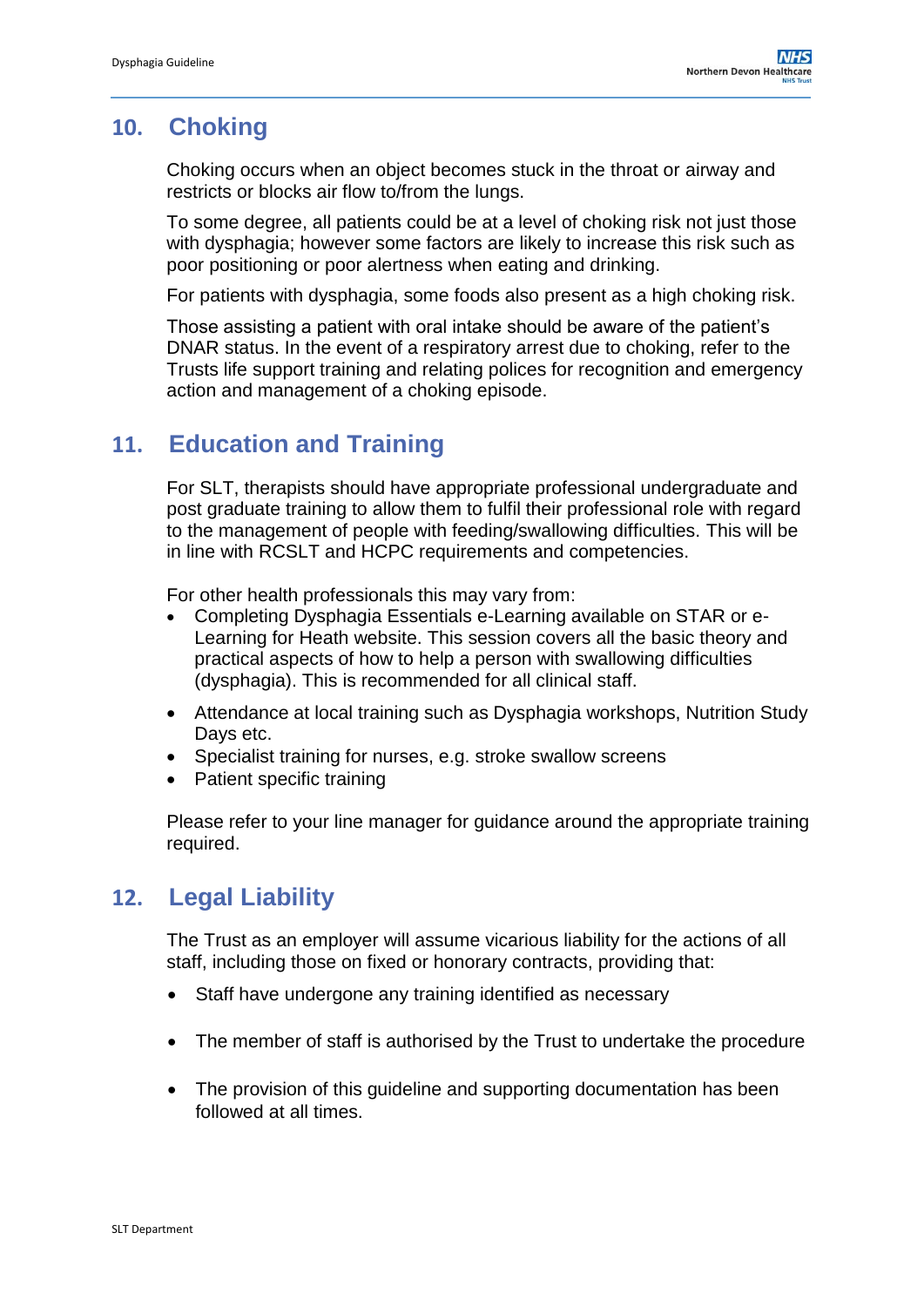# <span id="page-20-0"></span>**13. MONITORING Compliance with and the Effectiveness of the guideline**

#### **Standards/Key Performance Indicators**

- 13.1.Stroke patients will have a stroke swallow screen completed within four hours of admission.
- 13.2.Patients with dysphagia or suspected dysphagia will be referred to speech and language therapy and seen within the timeframe outlined below.
- 13.3.Thickening products will not be left by the bedside of a patient who does not have capacity to understand how to use the product safely.
- 13.4.Patients with dysphagia and referred to SLT will only be given the correct food and fluid consistencies as recommended by the SLT.
- 13.5.Bi annual Nutrition Audit, as collated by Nutrition Steering Group (NSG).
- 13.6. Monthly Nutrition Dashboard, as collated by the Nutrition Steering Group (NSG)

**Process for implementation and Monitoring Compliance and Effectiveness**

- The quideline will be monitored through the speech and language therapy department and the nutritional steering group.
- The speech and language therapy leads, professional lead and head of therapies will be key in undertaking the monitoring.
- The speech and language therapy department and nutritional steering group will consider and report non-compliance.
- The quideline will be continuously monitored and audited and improvements will be an ongoing process via work stream groups and team meetings within the speech and language therapy department.
- The guideline is detailed and complex but incident reports should be completed if anyone does not adhere to the guideline.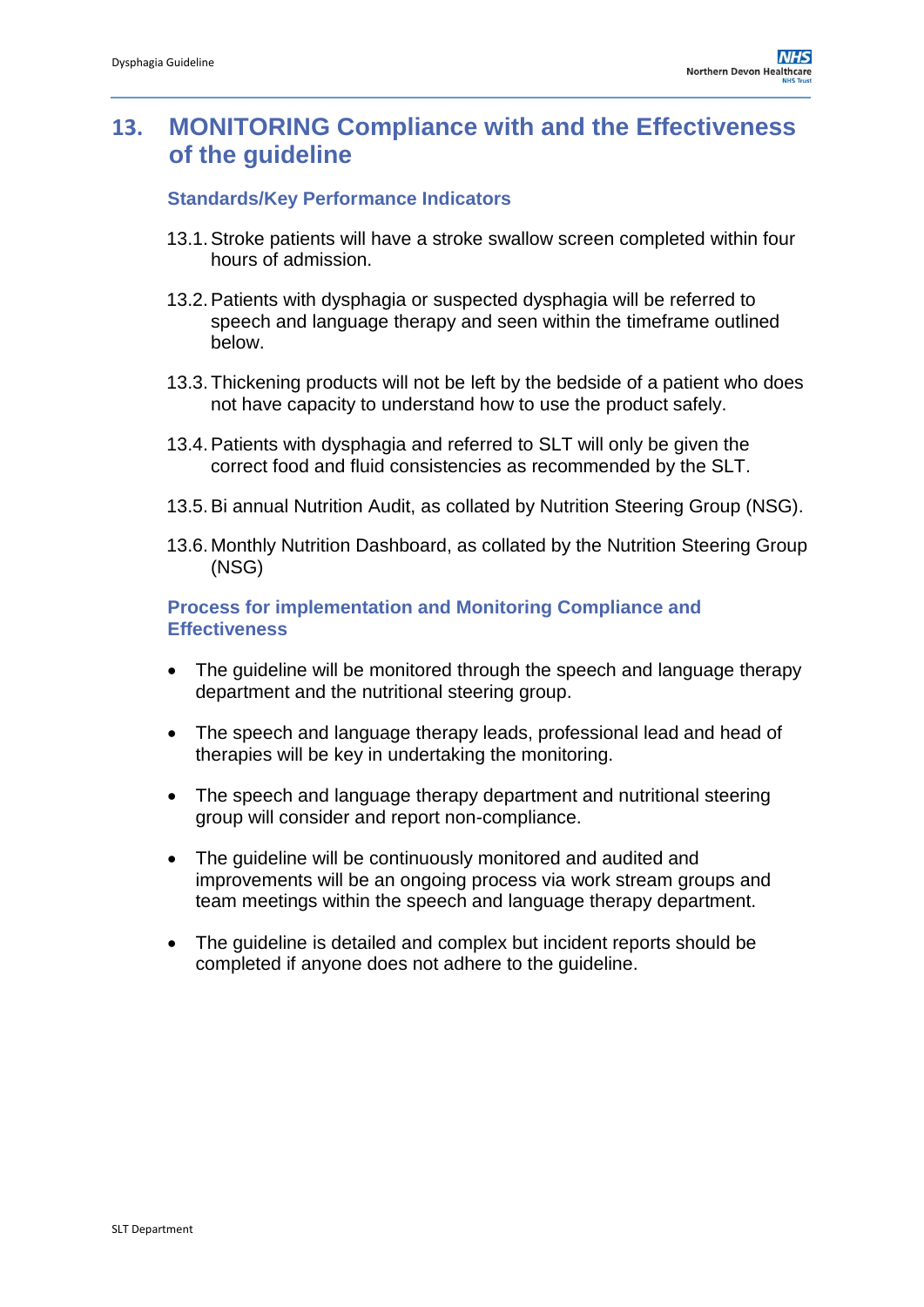### <span id="page-21-0"></span>**14. References**

- The International Diet Standard Initiative. (2020) *IDDSI - International Diet Standardisation Initiative*. [Online] Available from: <https://iddsi.org/> [accessed 09 January 2020].
- Cork, E. and Davey, J. (2018) SIRI Investigation 14415.
- GOV. (2020) *National Patient Safety Agency*. [Online] Available from: [https://www.gov.uk/government/organisations/national-patient](https://www.gov.uk/government/organisations/national-patient-safety-agency)[safety-agency](https://www.gov.uk/government/organisations/national-patient-safety-agency) [accessed 09 January 2020].
- MWC. (2020) "Starved of Care" Report: Investigation into the care and treatment of Mrs V, *Mental Welfare Commission for Scotland*.
- National Patient Safety Agency. Understanding the patient safety issues for people with learning disabilities. UK: National Patient Safety Agency; February 2004.
- Northern Devon Healthcare NHS Trust (2018) *End of Life Policy for Adults and Pediatrics*. North Devon: NDHT.
- Northern Devon Healthcare NHS Trust (2019) *Enteral feeding Policy*. North Devon: NDHT.
- Patient Safety First. (2017) *National Guideline for Swallow Screening in Stroke*.
- Northern Devon Healthcare NHS Trust (2017) *Mental Capacity Act*. North Devon: NDHT.
- Northern Devon Healthcare NHS Trust (2018) *Procedural Documents (Patient Documentation)*. North Devon: NDHT.
- Northern Devon Healthcare NHS Trust (2019) *Risk feeding Guideline*. North Devon: NDHT.
- Northern Devon Healthcare NHS Trust (2019) *Stroke Swallow Screen*. North Devon: NDHT.
- Northern Devon Healthcare NHS Trust (2019) *Videofluoroscopy Procedure for Speech and Language Therapists and Radiographers Standard Operating Procedure*. North Devon: NDHT.
- Reducing the risk of choking for people with a learning Disability: A multiagency review in Hampshire (2012) [https://documents.hants.gov.uk/adultservices/safeguarding/Reducingtheriskof](https://documents.hants.gov.uk/adultservices/safeguarding/Reducingtheriskofchokingforpeoplewithalearningdisability.pdf) [chokingforpeoplewithalearningdisability.pdf](https://documents.hants.gov.uk/adultservices/safeguarding/Reducingtheriskofchokingforpeoplewithalearningdisability.pdf)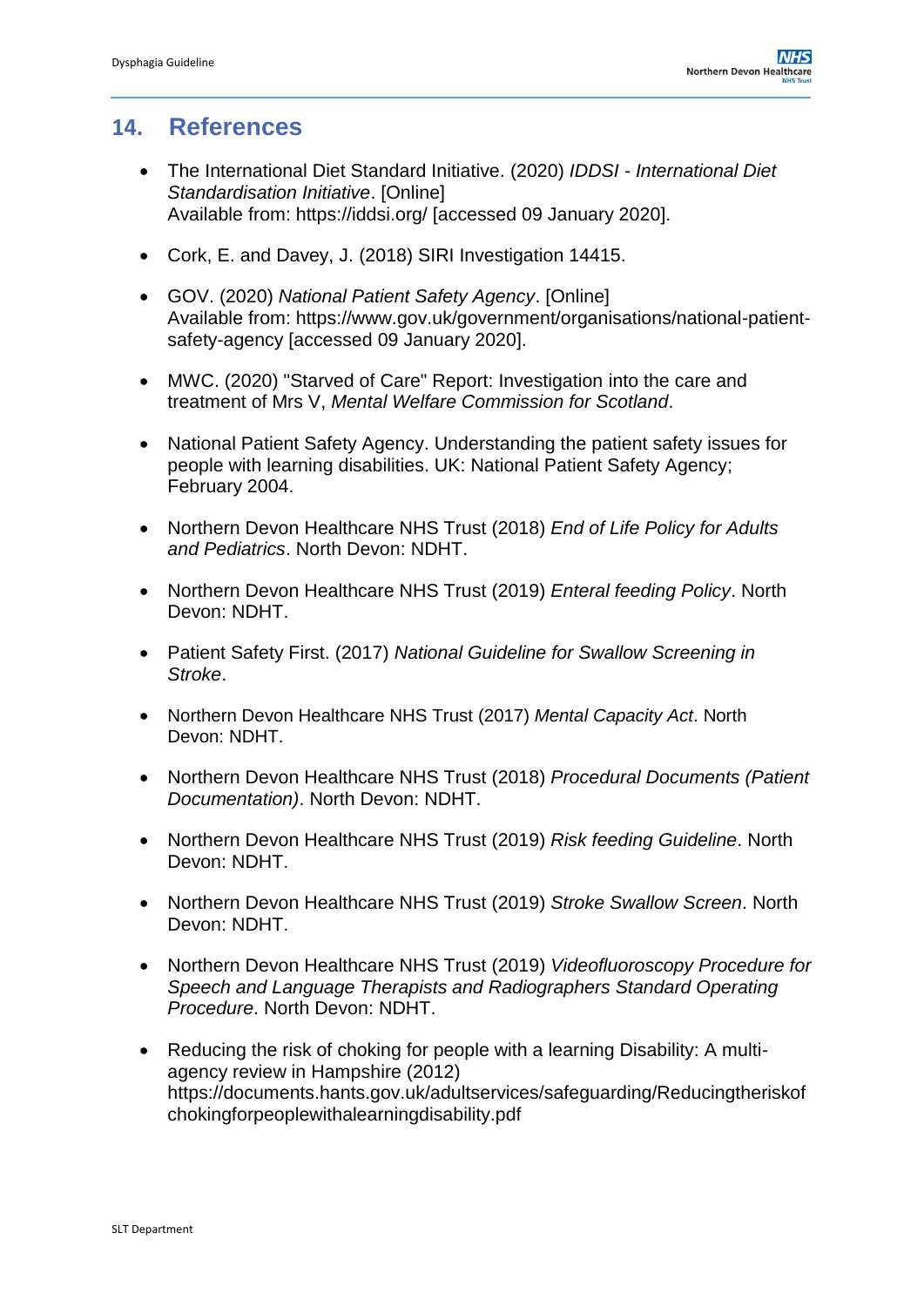- Royal College of Physicians (2010) *Report of a working Party, Oral Feeding Difficulties and Dilemmas. A guide to practical care, particularly towards the end of life*. ISBN:9781860163715: RCS.
- Royal College of Speech and Language Therapists. (2020) *Dysphagia*. [Online] Available from: [https://www.rcslt.org/speech-and-language](https://www.rcslt.org/speech-and-language-therapy/clinical-information/dysphagia)[therapy/clinical-information/dysphagia](https://www.rcslt.org/speech-and-language-therapy/clinical-information/dysphagia) [accessed 09 January 2020].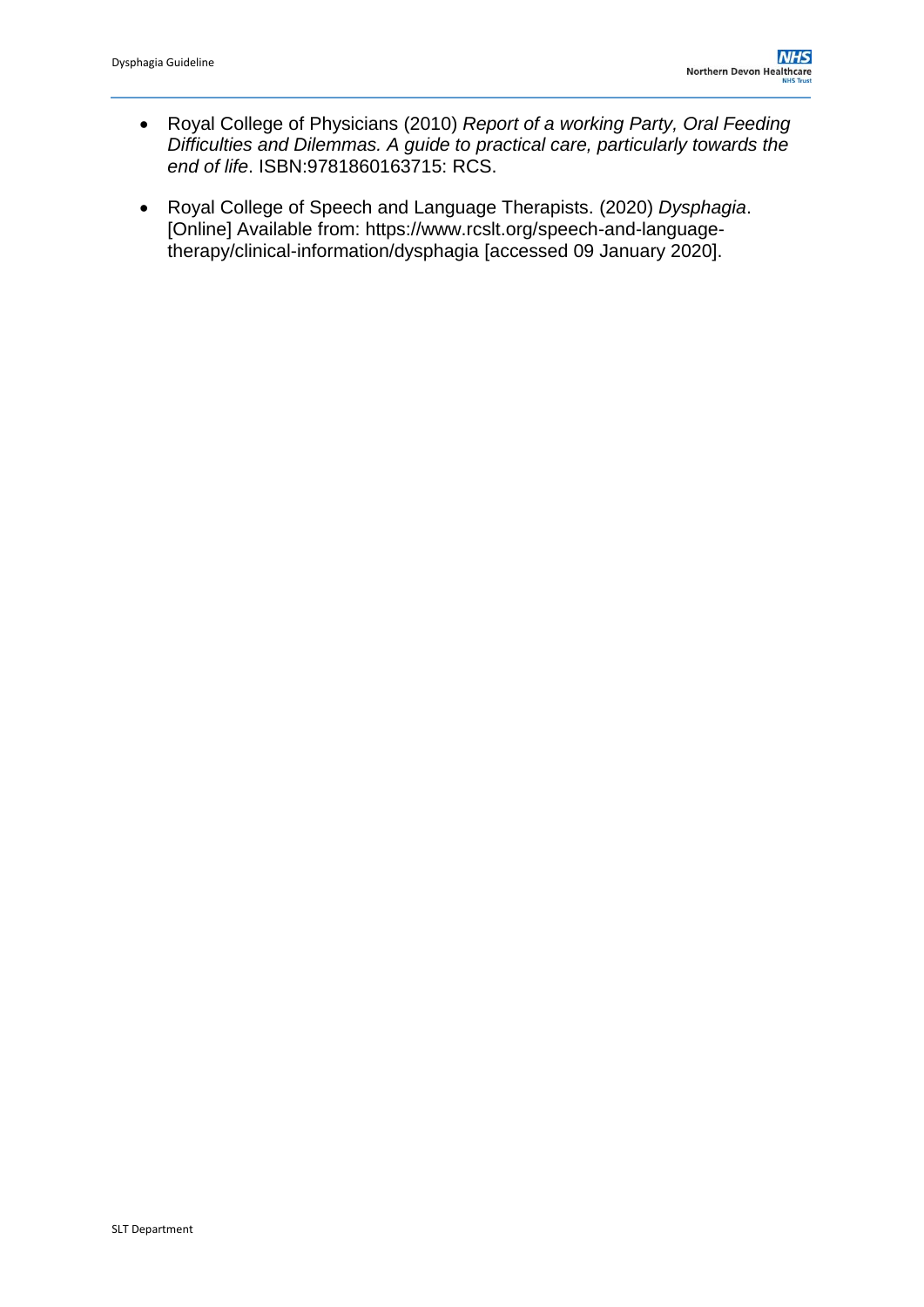$\mathcal{L}_{\mathcal{A}}$ 

# <span id="page-23-0"></span>**15. Appendices**

### 15.1. Appendix 1

Г

# **Guidance for the use, storage and disposal of Thickening Agent and Supplements for patients with dysphagia.**

| <b>Instruction</b>                                                                                                                                                                                                                                                                 | <b>Responsible</b>          |
|------------------------------------------------------------------------------------------------------------------------------------------------------------------------------------------------------------------------------------------------------------------------------------|-----------------------------|
| If a patient has been assessed and found to require either thickening<br>agent and or supplement foods, this should be clearly documented.                                                                                                                                         | All staff                   |
| For inpatients at the North Devon District Hospital this will be in the<br>medical notes and a yellow SLT advice sign above the bed.                                                                                                                                               |                             |
| In the community this is documented on RIO. Care home records for<br>patients can be electronic or paper depending on care home. A<br>Mealtime Mat is provided when appropriate. Reports are sent to the<br>referrer, GP, patient and care home (if applicable).                   |                             |
| For ALD this will be on Care Notes and using mealtime mats as<br>appropriate.                                                                                                                                                                                                      |                             |
| Thickening agent and supplements should be stored in the ward<br>kitchen, practice kitchen, on the drinks trolley or patient's bedside<br>locker. Whilst being stored it should be out of reach of patients unless<br>they have been assessed as able to thicken their own drinks. | All staff                   |
| After thickening a patient's drink, return the thickening agent to the<br>ward kitchen, practice kitchen, drinks trolley or patient's bedside<br>locker.                                                                                                                           | All staff                   |
| After administering supplement drinks used for enteral feeding such as<br>NGT or PEG, please dispose of opened cartons and return any<br>unopened cartons to the kitchen.                                                                                                          | Nursing staff               |
| Ensure supplement drinks are provided at the correct consistency. DO<br>NOT thicken supplement drinks. If a patient requires supplement drinks<br>and is on thickened fluids, ensure the supplements provided are<br>manufactured at the correct thickness level.                  | All staff                   |
| All patients should be made aware of the risks of consuming thickening<br>agent if not added to drinks. A patient must be assessed as competent<br>to thicken their own drinks prior to self-management. This should be<br>documented.                                             | SLT, Nurse, Ward<br>Manager |
| The patient should be made aware of the risk to other patients if<br>thickening agent is left within reach of other patients.                                                                                                                                                      |                             |
| All staff need to be made aware of the NHS England National Safety<br>Alert relating to ingestion of thickening powder and be aware of the<br>risks of consuming thickening agent if not mixed with a drink<br>https://www.england.nhs.uk/2015/02/06/psa-fluidfood-thickening-     | All staff                   |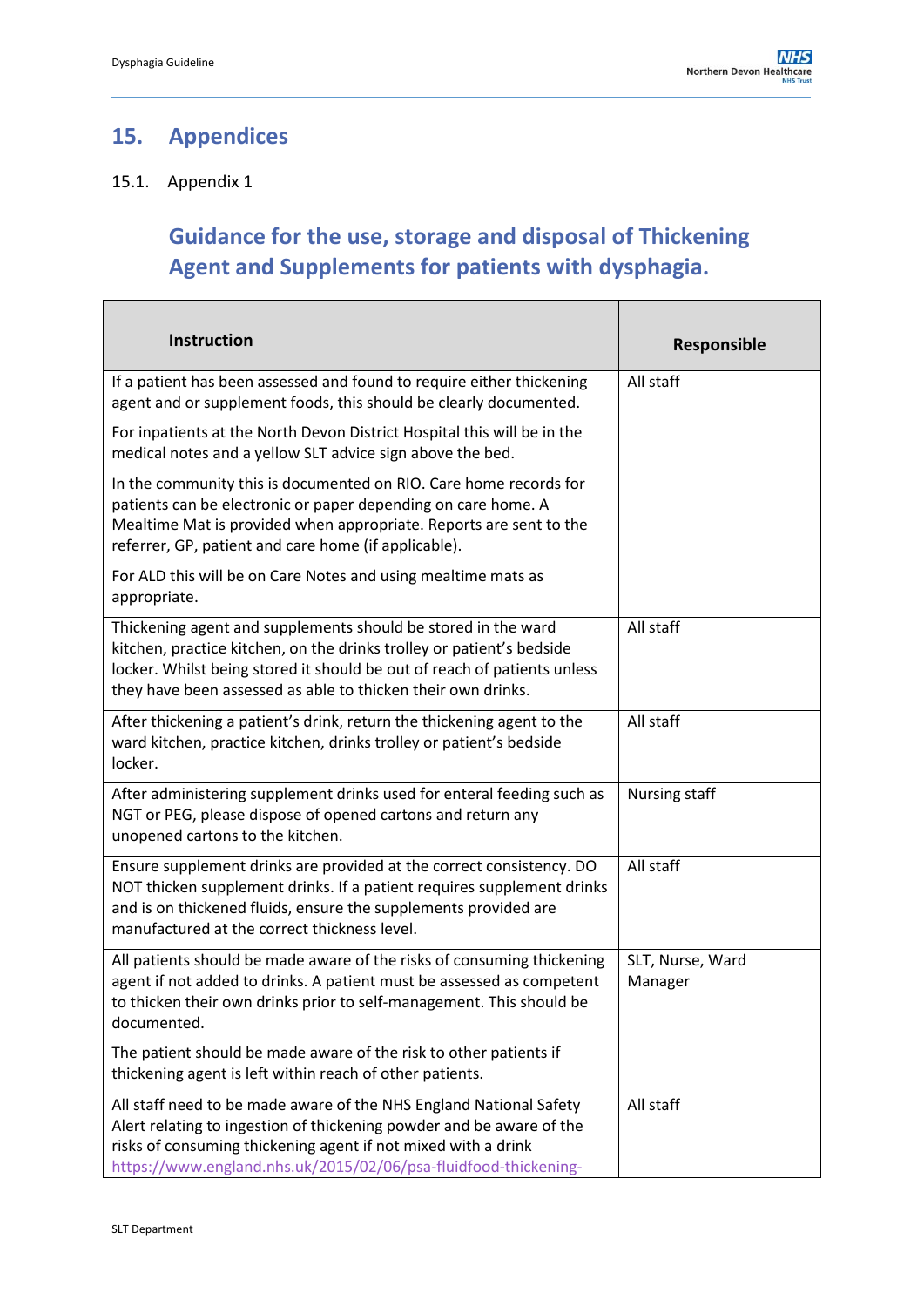| powder/                                                                                                                                                                                                                                                    |                      |
|------------------------------------------------------------------------------------------------------------------------------------------------------------------------------------------------------------------------------------------------------------|----------------------|
| All staff should be aware of the NHS Improvement Patient Safety Alert<br>that patients with dysphagia on a modified diet should be given food<br>and fluid textures as described by the International Dysphagia Diet<br>Standardisation Initiative (IDDSI) | All staff            |
| https://improvement.nhs.uk/documents/2955/Patient_Safety_Alert_-<br>Resources to support safer modification of food and drink v2.pdf                                                                                                                       |                      |
| Ensure the correct SLT recommendations for fluid consistency are in<br>place and up to date prior to the use of thickening agent for any<br>patient.                                                                                                       | <b>Trained staff</b> |
| Refer to SLT entry in medical or electronic notes or in care plans for<br>residential/nursing homes. Yellow SLT advice sings above the bed will<br>be used for inpatients and mealtime mats will be provided for<br>community patients.                    |                      |
| Patients admitted to the ward/care setting who are already using<br>thickener, should continue to follow their current recommendations for<br>thickening fluids unless new concerns arise, in which case follow SLT<br>referral processes.                 |                      |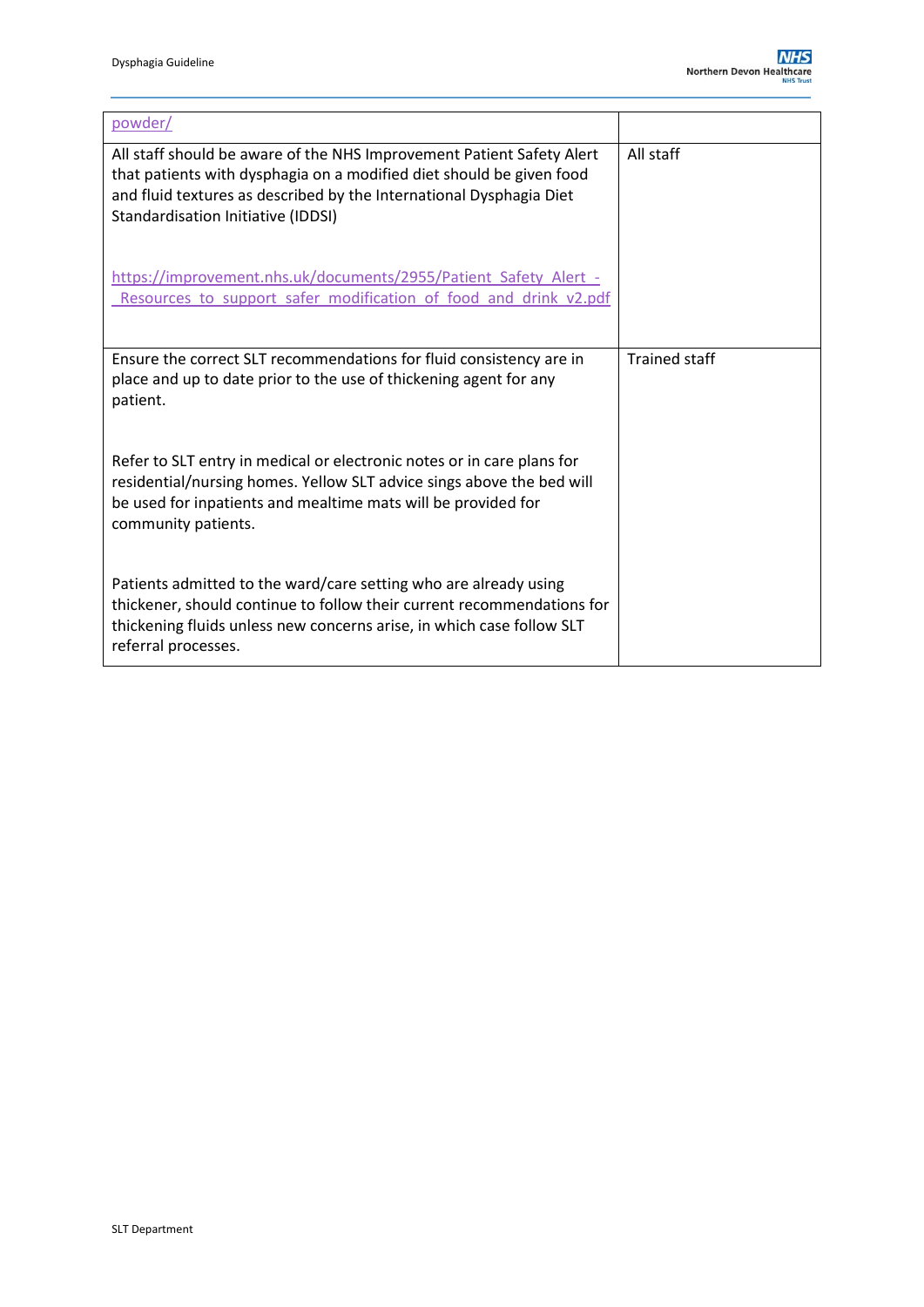#### 15.2. Appendix 2

# **Adult Learning Disability Dysphagia Pathway**

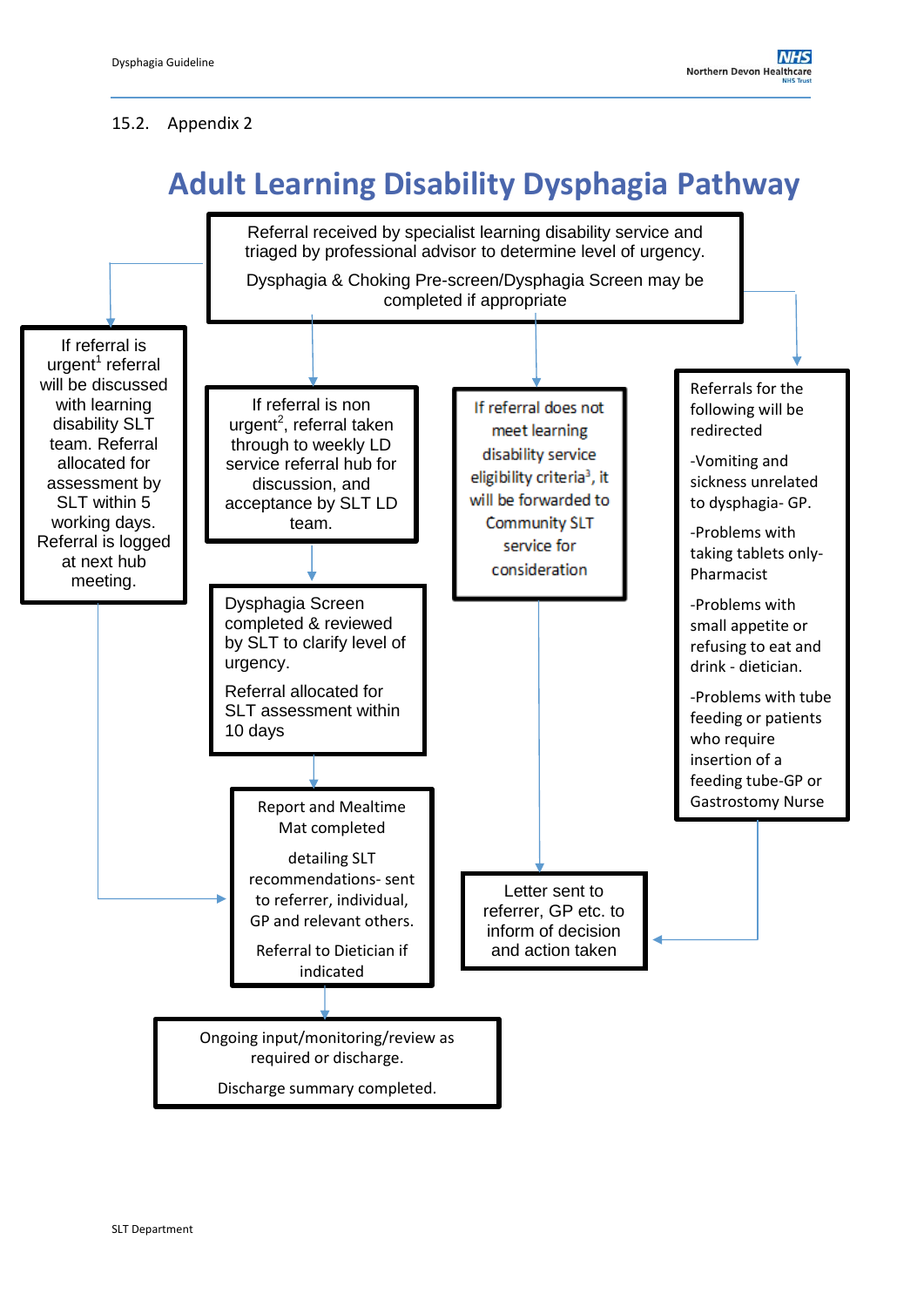<sup>1</sup>*Higher priority for dysphagia is determined by the level of risk, distress, complexity and impact on life. These referrals will be picked up as a matter of priority*

- -Preventable illness and death
- -Prevention of hospital admission
- -Supporting hospital discharge
- $2^{\circ}$  Medium priority will be actioned when there is capacity. Whilst waiting, some Consultation/advice may be offered alongside other MDT members. The presence of positive factors in a person's life will help determine priority. Non-urgent dysphagia referrals fall within this category of risk

-Non urgent assessments and management -Non urgent reviews

- $3$  IATT services are available to all adults over the age of 18, with a diagnosed learning disability and registered with a Devon GP (excluding Plymouth). People will be offered a service providing they meet the referral criteria for IATT:
	- 1) Whose needs are not able to be met in Primary care or Mental health services? (despite reasonable adjustment) due to the complexity of presentation or severity of Learning Disability.
	- 2) The person has a Learning Disability as described by the World Health Organisation (ICD-10) (WHO) 5, International Classification of Mental and Behavioural Disorder Diagnostic Guideline. Learning disability includes the presence of:

 -A significantly reduced ability to understand new or complex information, to learn new skills (impaired intelligence), with

-A reduced ability to cope independently (impaired social functioning);

-Started before adulthood with a lasting effect on development

SLT Learning Disability Service 17/01/20 Review date: 17/07/20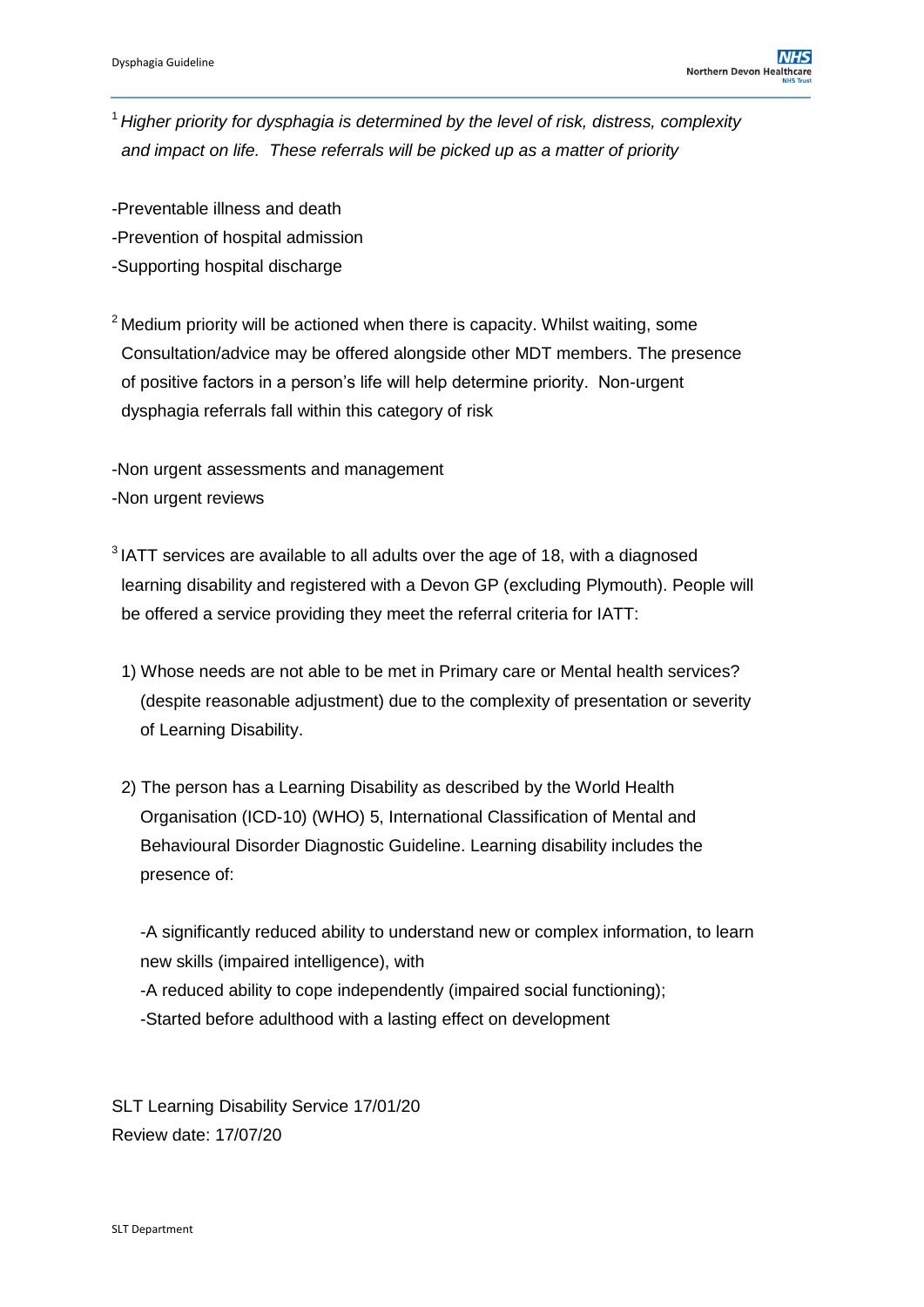#### 15.3. Appendix 3

### **COMMUNITY DYSPHAGIA PATHWAY**

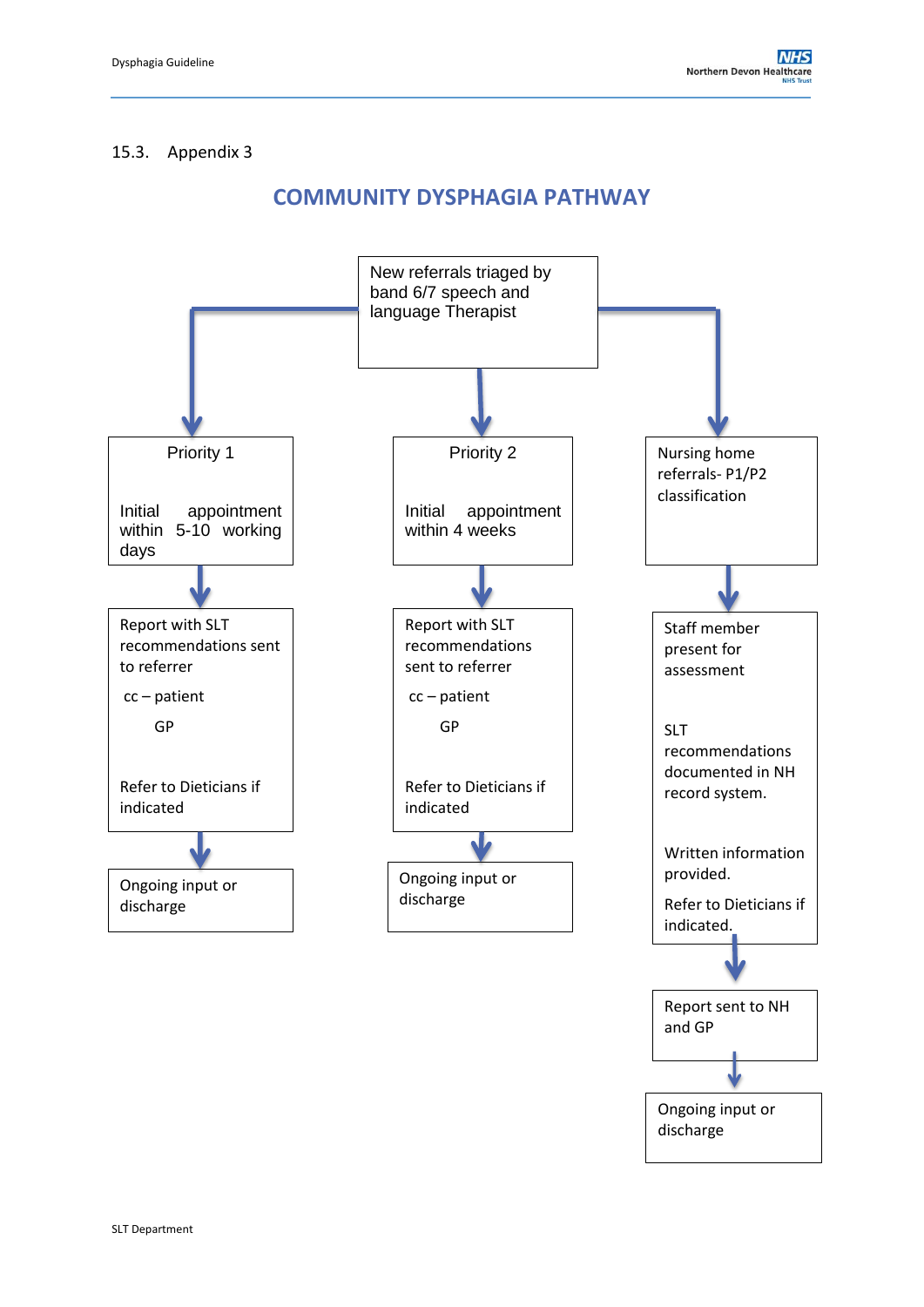# **PRIORITISATION OF COMMUNITY REFERRALS**

NB-The RCSLT recommended response time of seeing patients within 2 working days of receipt of referral is not achievable within the community setting due to level of resourcing/geography of N Devon.

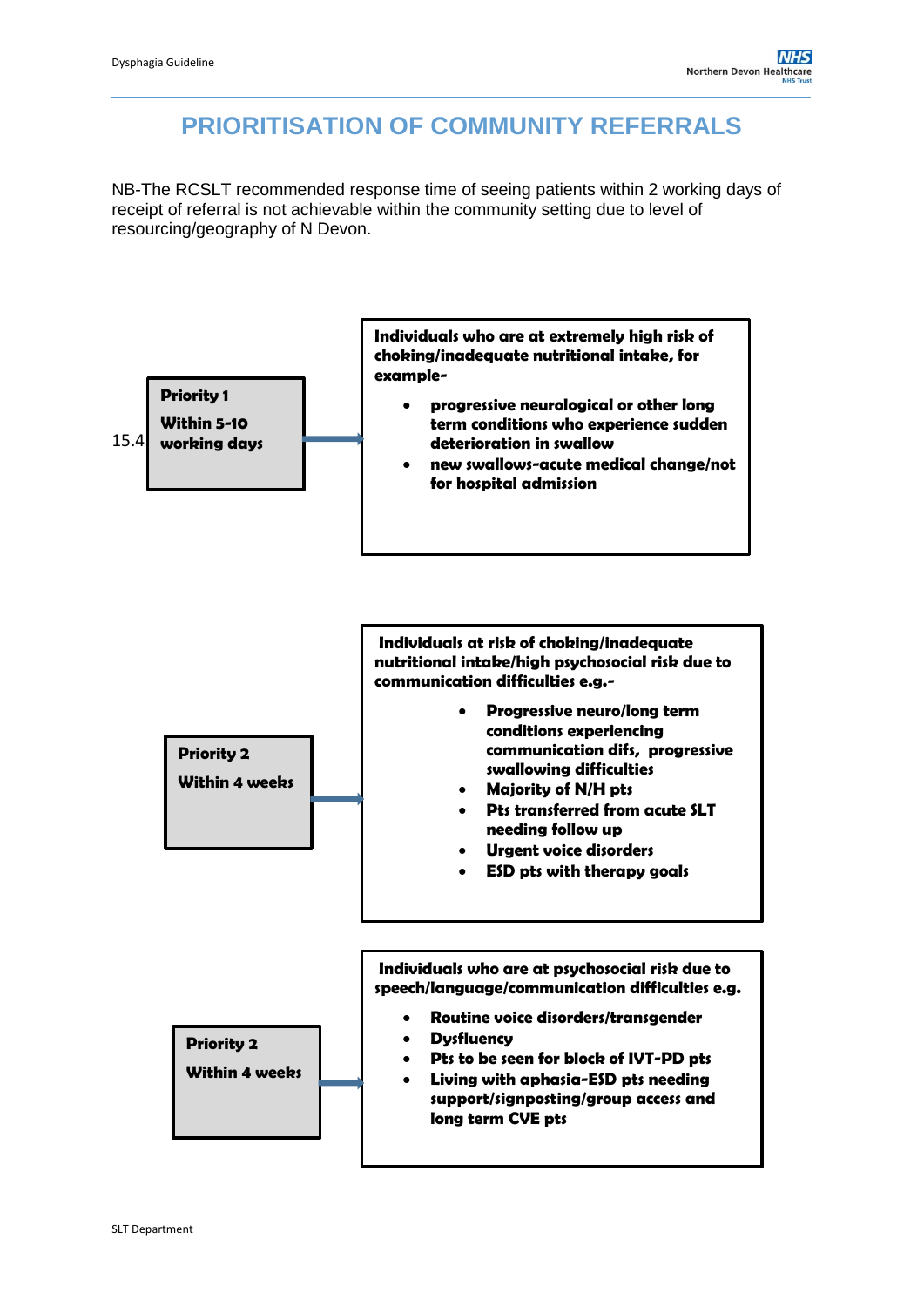#### 15.4 Appendix 4